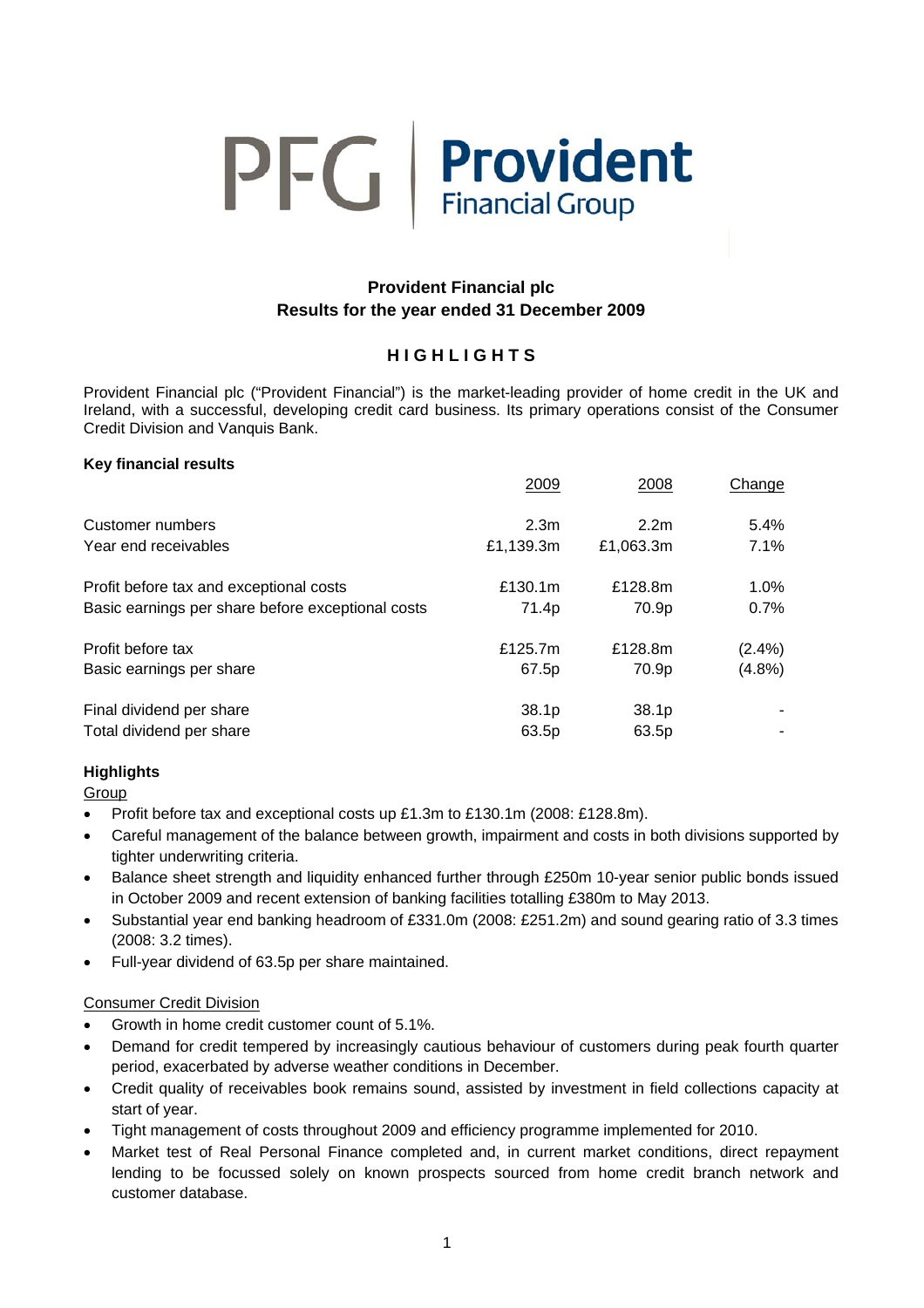### Vanquis Bank

- Pre-tax profit up 76.3% to £14.1m (2008: £8.0m) with business on track to deliver its medium-term target of a 30% post-tax return on equity by the end of 2010.
- Profit performance supported by a risk-adjusted margin\* of 30.1% (2008: 31.8%) achieved through active management of line utilisation and revenue yield.
- New medium-term target to grow receivables to £450m by the end of 2012 whilst maintaining a post-tax return on equity of 30%.

*\* Revenue less impairment as a percentage of average receivables for the 12 months ended 31 December.* 

### **Peter Crook, Chief Executive of Provident Financial, commented:**

"I am pleased with the solid performance we delivered in 2009. We carefully positioned our businesses for turbulent market conditions well ahead of time and, as a result, we were able to maintain the flow of credit to our customers whilst keeping tight control over impairments and costs. In 2009, customer satisfaction levels remained high, with a measure of 94% in our home credit business being a strong endorsement of how much customers value our service.

Our funding position and balance sheet have recently been strengthened further, leaving us well placed to continue this approach and deliver good quality growth in market conditions that are unlikely to improve this year. Looking beyond 2010, the fall-out from market turmoil reinforces the medium-term opportunity to build a leading position in the UK non-standard consumer lending market."

| <b>Enquiries:</b>                           | Today         | <b>Thereafter</b> |
|---------------------------------------------|---------------|-------------------|
| Media                                       |               |                   |
| David Stevenson, Provident Financial        | 020 7404 5959 | 01274 731111      |
| Nigel Prideaux, Brunswick                   | 020 7404 5959 | 020 7404 5959     |
| Eilis Murphy, Brunswick                     | 020 7404 5959 | 020 7404 5959     |
|                                             |               |                   |
| <b>Investor Relations</b>                   |               |                   |
| <b>Stuart Caldwell, Provident Financial</b> | 020 7404 5959 | 01274 731111      |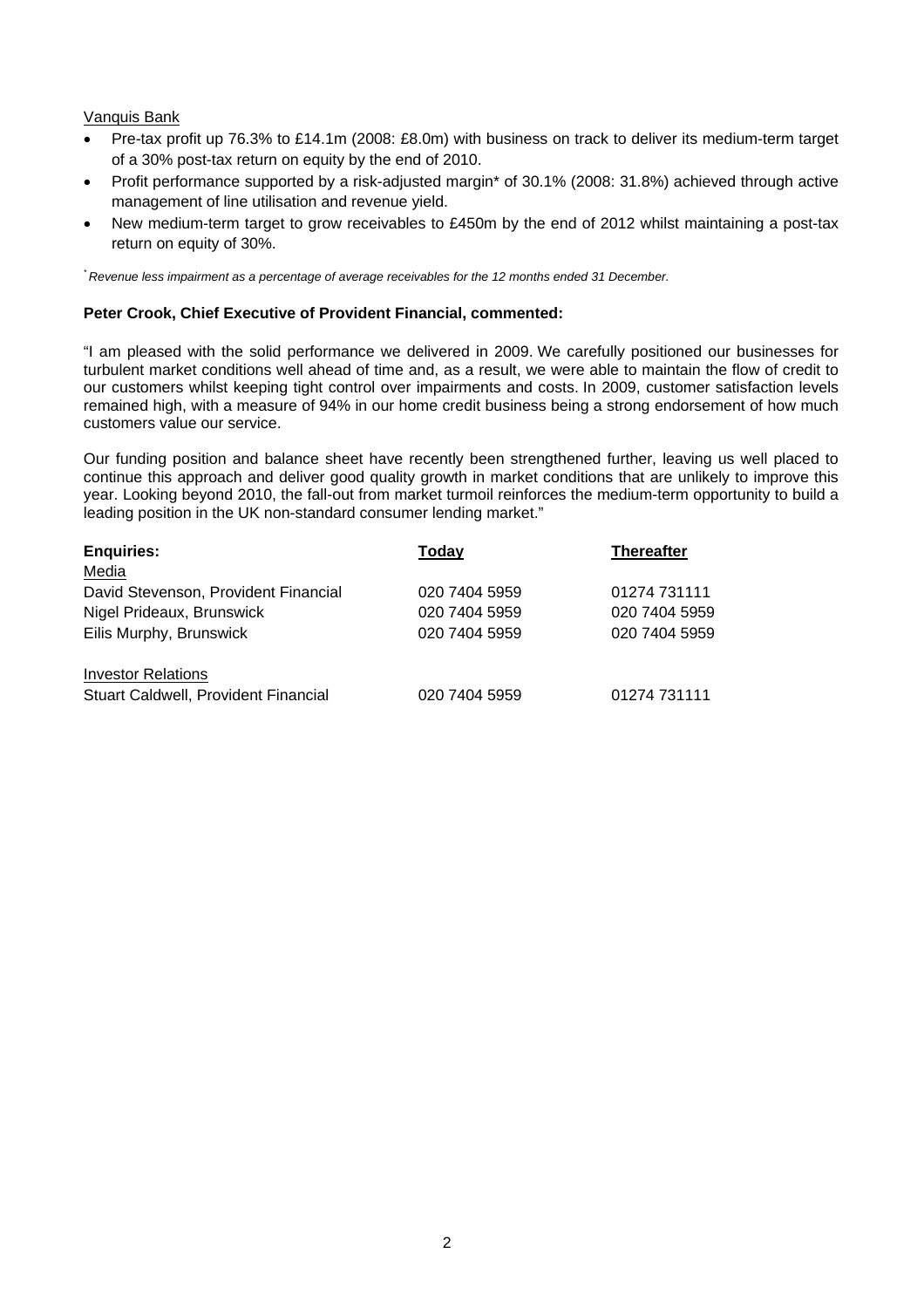#### **Chairman's statement**

#### **Group results**

The group has produced a solid performance in 2009, as a result of the careful management of growth, impairment and costs against the backdrop of a worsening economic environment. As planned, the rate of growth in customer numbers in both businesses has been slower than in 2008. Underwriting criteria were tightened further in the first half of the year in order to maintain credit quality during a period when the economy was deteriorating quite sharply. During the second half of the year, the pressure on customers' incomes from a weak employment market did not abate and both businesses maintained a tight stance on the granting of credit. In addition, existing customers exhibited increasingly cautious behaviour during 2009 which tempered demand for credit and was exacerbated by the adverse weather conditions during the peak trading weeks in December.

The investments made towards the end of 2008 in creating an additional 120 field management roles to increase the home credit collections capacity and in expanding contact centre capacity at Vanquis Bank have proved to be the right approach to managing through these difficult market conditions. As a result, both businesses have maintained good collections performances during 2009.

The market test of Real Personal Finance has been completed and a decision made to focus direct repayment business solely on known prospects generated through the home credit branch network and customer database.

Group profit before tax and exceptional costs was up 1.0% to £130.1m (2008: £128.8m) and basic earnings per share, as adjusted for exceptional costs, was 71.4p (2008: 70.9p).

The group's funding and liquidity positions have been further enhanced, with the balance sheet showing modest gearing in comparison to bank covenants and a significant surplus of regulatory capital. The group has successfully diversified its funding sources during 2009 through the issue of its £250m 10-year senior bonds. Undrawn committed bank facilities at the year end amounted to £331.0m. The group has also recently entered into forward-starting arrangements which extend syndicated bank facilities totalling £380m to May 2013 and has ample funding to execute its growth plans and meet contractual maturities for at least 18 months.

The proposed final dividend is maintained at 38.1p per share (2008: 38.1p) reflecting the company's policy set out at the time of the demerger to at least maintain a full-year payment of 63.5p per share whilst moving to a target payout ratio of 80% of post-tax profit in the medium term.

# **Market conditions**

The group's strategy is focused on lending responsibly and maintaining the flow of small-sum unsecured credit to non-standard consumers who are typically less able to access credit from other lenders and may otherwise face financial exclusion.

Household incomes in those segments of the non-standard lending market served by the group's businesses have been and remain under pressure from the impact of rising unemployment and, more importantly, underemployment resulting from restrictions on working hours and wage rates.

Management have carefully positioned the group's businesses since the middle of 2007 in anticipation of a material deterioration in the economic environment. Underwriting standards have been progressively tightened to maintain credit quality which, together with the investments made to enhance collections capacity, have been successful in mitigating the impact of the deteriorating economic environment on the group's impairment charge.

The group's planning assumptions do not anticipate that employment conditions will improve for some time. Accordingly, a tight stance to underwriting will be maintained throughout 2010.

During the second half of 2009, there was an increase in the level of caution exhibited by some consumers who are experiencing pressure on their household incomes and face uncertainty over their future prospects. This increased caution, exacerbated by adverse weather conditions in the run-up to Christmas, tempered the demand for credit from established home credit customers during the peak fourth quarter trading period. Cautious consumer behaviour is expected to persist through 2010, resulting in relatively modest growth in receivables. As a result, there will be a strong focus on cost efficiency.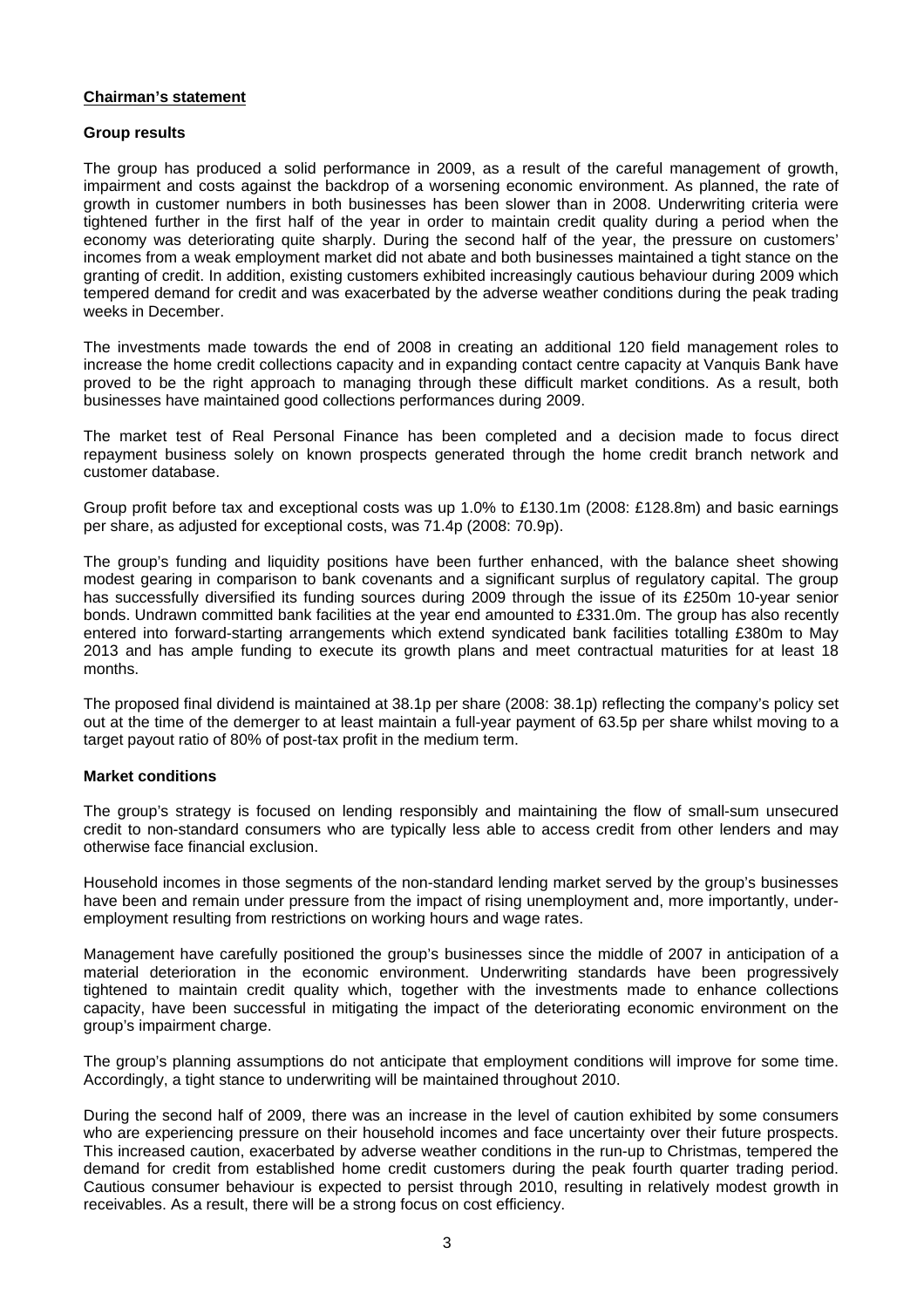The competitive landscape for home credit providers has remained largely unchanged throughout the economic downturn. Whilst Provident Financial continues to be the largest operator in this segment, there are some 500 other home credit businesses that compete actively, many of whom operate in a single town or region.

In contrast, most businesses which operated in the direct repayment or credit card segment of the UK nonstandard lending market have either failed, withdrawn or restructured. This presents a strong market opportunity for Vanquis Bank as an established participant in the non-standard credit card market. At present, the direct repayment unsecured lending market has become dislocated by the collapse of the primary broker distribution channel and it is apparent from the market test of Real Personal Finance that many potential customers are carrying far too much debt. Accordingly, direct repayment loans will be restricted to customers already known through the home credit branch network.

# **Regulation**

The group is assisting with the Office of Fair Trading's review of the £35bn high-cost consumer credit market which it announced in July 2009. The review, which covers a broad range of lending activities of which home credit represents less than 5%, published its interim findings in December 2009 and is expected to conclude in April 2010.

The EU Directive on Consumer Credit has to be implemented in the UK by 31 January 2011. The regulations are still in draft form but the group has already commenced work to ensure it is able to comply with the new requirements by the implementation date.

The Department for Business Innovation and Skills is nearing its conclusion of the consultation on the future regulation of credit and store cards. The measures being debated centre upon transparency and putting the customer in control. Vanquis Bank is working closely with the UK Cards Association which is leading the industry's response to the consultation.

#### **Outlook**

The group has reported a solid performance in 2009 against the backdrop of pressure on customers' household budgets from rising unemployment and reduced working hours. The group's plans assume that these conditions will continue during 2010 and credit standards will be maintained to underpin the quality of new lending.

In 2010, the Consumer Credit Division is planning for relatively low receivables growth coupled with tight cost control. Accordingly, the business has recently implemented an efficiency programme across its central functions whilst leaving field collections and arrears management capacity unaffected. In addition, following the completion of the market test of Real Personal Finance, the decision has been made to focus direct repayment lending solely on known prospects sourced through the home credit business. This will result in a significant overhead reduction and losses will not continue through 2010.

Vanquis Bank is generating excellent growth and strong returns which leave it well placed to achieve its target of a 30% post-tax return on equity by the end of 2010.

Overall, the group's balance sheet and liquidity are extremely sound and it has positioned itself to deliver good quality growth for 2010 in market conditions that are unlikely to improve in the near term.

John van Kuffeler Chairman 2 March 2010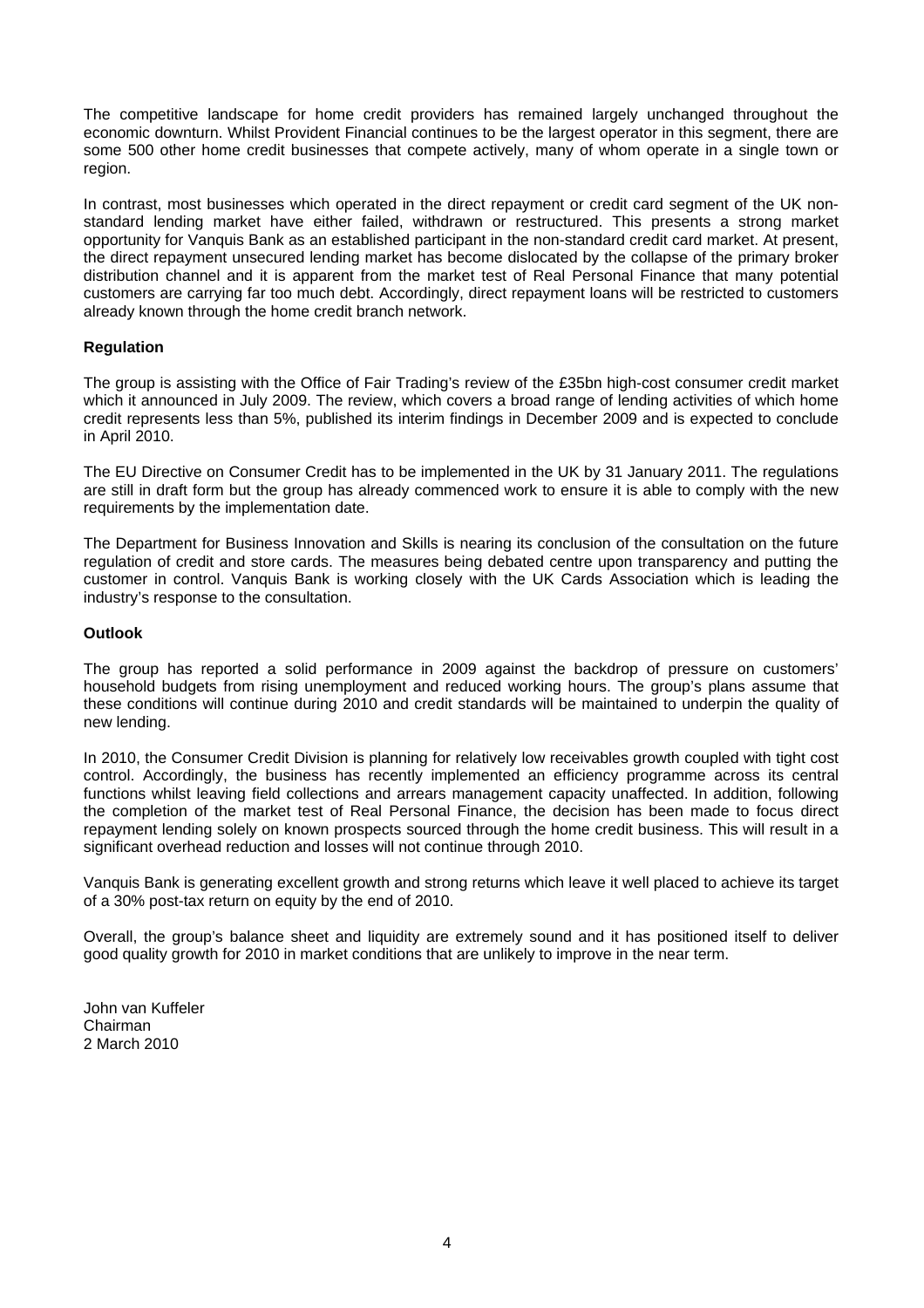# **Financial results**

# **Consumer Credit Division**

The Consumer Credit Division comprises the core home credit business and the market test of Real Personal Finance.

|                                 |       | Year ended 31 December |         |  |
|---------------------------------|-------|------------------------|---------|--|
|                                 | 2009  | 2008                   | Change  |  |
|                                 | £m    | £m                     | %       |  |
| Profit/(loss) before tax:       |       |                        |         |  |
| Home credit                     | 128.9 | 128.8                  | 0.1     |  |
| <b>Real Personal Finance</b>    | (7.7) | (2.7)                  | (185.2) |  |
| <b>Consumer Credit Division</b> | 121.2 | 126.1                  | (3.9)   |  |

#### Home credit

|                              | Year ended 31 December |         |        |
|------------------------------|------------------------|---------|--------|
|                              | 2009                   | 2008    | Change |
|                              | £m                     | £m      | %      |
| Customer numbers ('000)      | 1,842                  | 1,753   | 5.1    |
| Average customer receivables | 759.2                  | 704.8   | 7.7    |
|                              |                        |         |        |
| Revenue                      | 673.7                  | 645.9   | 4.3    |
| Impairment                   | (216.7)                | (197.3) | (9.8)  |
| Revenue less impairment      | 457.0                  | 448.6   | 1.9    |
| Impairment % revenue*        | 32.2%                  | 30.5%   |        |
| Costs                        | (288.4)                | (283.6) | (1.7)  |
| Interest                     | (39.7)                 | (36.2)  | (9.7)  |
| Profit before tax            | 128.9                  | 128.8   | 0.1    |

*\* Impairment as a percentage of revenue for the 12 months ended 31 December.* 

The rate of customer growth slowed from 6.2% in 2008 to 3.3% in the first half of 2009 as tighter credit criteria were applied to the acquisition of new customers and marketing activity was curtailed in order to manage credit risk and focus the agent force on collections. Promotional activity was stepped up during the autumn and, against continued tough scoring of applications, the customer growth rate moved up to 5.1% by the year end.

The year on year growth in average receivables slowed to 7.7% in 2009 from 10.9% in 2008. This remained ahead of customer growth due to sound credit quality and the ability to re-serve good quality new customers on short-term loans with the core one year product. During 2009, the rate of average receivables growth slowed from 9.8% in the first half to 5.7% in the second half. Much of this resulted from the planned reduction in new customer growth and the tighter criteria applied to the issue of further credit to existing customers, particularly the issue of longer larger loans. However, it is also evident that existing customers became more cautious, concerned about their future prospects against the backdrop of rising unemployment and pressure on household incomes from under-employment. This cautious behaviour had a greater impact on sales to existing customers during the second half of the year and was exacerbated by the adverse nationwide weather conditions which affected sales in the peak trading weeks in mid-December.

Revenue growth of 4.3% was lower than the growth in receivables and reflected the impact arising from the Competition Commission remedy requiring higher early settlement rebates on loans issued after 13 December 2007, which had a limited effect until the second half of 2008. The remedy reduced revenue by £10m in 2008 and by a further £10m in 2009.

The impairment charge reflects a good collections performance throughout 2009, with the exception of the interruption to agents' rounds caused by the weather conditions in December which is not expected to have a material lasting effect. This was reinforced by tight credit standards and investment in collections capacity, including adding some 120 new field-based management roles at the start of the year. The underlying credit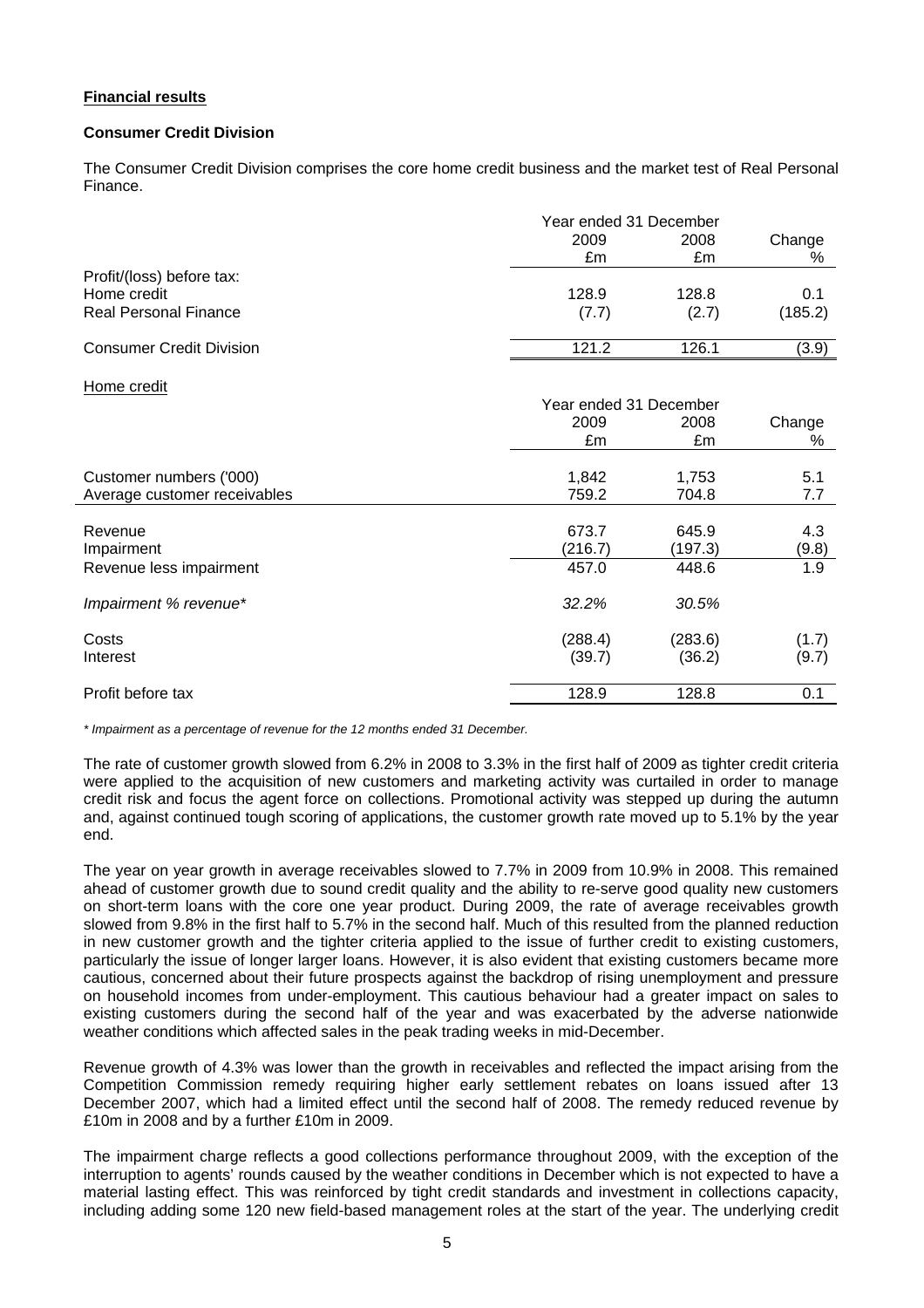quality of the home credit receivables portfolio remains good. Impairment expressed as a percentage of revenue increased to 32.2% at the end of 2009 (2008: 30.5%), partly due to the impact of higher early settlement rebates on revenue. Impairment expressed as a percentage of average receivables increased to 28.5% in 2009 from 28.0% in 2008, underlining the effectiveness of maintaining an appropriate balance between growth, credit quality and collections capacity through a difficult trading period.

Very tight controls over costs were maintained during 2009, resulting in year on year growth of just 1.7%, notwithstanding higher top line growth and the investment in field capacity. Cost control will remain a major priority in 2010 set in the context of planning assumptions that reflect no improvement in the labour market conditions, continued pressure on household incomes and relatively weak demand for credit. Accordingly, headcount in the head office support functions has recently been reduced by around 90 people. The field collections and arrears management capacity is unaffected.

Overall, the home credit business produced a satisfactory performance in 2009, reporting a pre-tax profit of £128.9m (2008: £128.8m), after taking account of the increased investment in field collections capacity, the full-year impact of early settlement rebates and the one-off impact of adverse weather conditions during the peak trading weeks in December.

#### Real Personal Finance

The market test of direct repayment loans under the Real Personal Finance brand operated out of 50 locations during 2009, using dedicated field managers to underwrite loans on a face-to-face basis in the customer's home.

In 2009, Real Personal Finance generated revenues of £7.9m and incurred a start-up loss of £7.7m, up from £2.7m in 2008 and higher than expected because volumes were insufficient.

Direct referrals from home credit branches or sourced from the home credit customer database have provided a good flow of leads to Real Personal Finance and contributed approximately half of revenues in 2009. The market test also assumed that around half of new business would be sourced from the wider non-standard market served by credit brokers. However, 2009 has seen the withdrawal or restructuring of the major participants in the broker channel as a result of the severe decline in the volume of business being written in the non-standard direct repayment market. This reflects the strategic withdrawal or collapse of lenders to this segment of the market. In addition, far too many of the broker introduced loan applications received by Real Personal Finance during 2009 have been from consumers carrying unacceptably high levels of external indebtedness or not exhibiting the repayment discipline with other lenders to support further lending. Accordingly, only 1% of these leads were converted in 2009. This combination of factors means there has not been a sufficient flow of applicants of an acceptable quality to support the wider market proposition at this time. Furthermore, this is unlikely to change during 2010.

Consequently, the decision has been made to focus solely on known prospects generated through the home credit branch network or sourced from the home credit customer database. The direct repayment product, to be known as Provident Direct or Greenwood Direct, will therefore revert to being a product extension consistent with home credit's 'low and grow' approach to lending. There is no longer a requirement for the separate Real Personal Finance field sales force and associated central overhead. Accordingly, some 95 people have recently left the business and start-up losses, which amounted to £7.7m in 2009, will not continue through 2010.

In the medium term, the opportunity to add direct distribution channels into the broader non-standard market remains but will only be pursued when more stable market conditions return.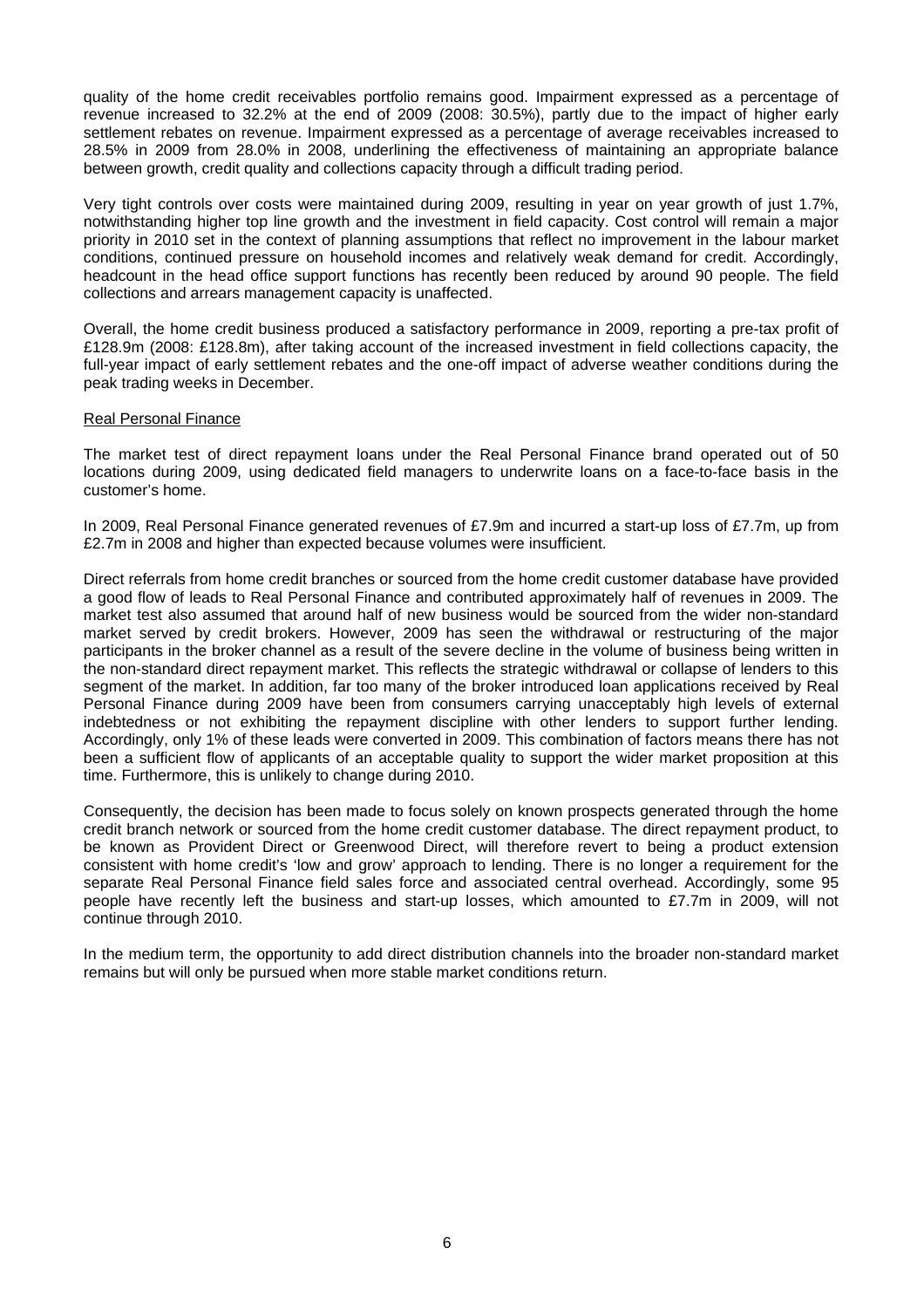# **Vanquis Bank**

|                                                 | Year ended 31 December |                 |                 |
|-------------------------------------------------|------------------------|-----------------|-----------------|
|                                                 | 2009                   | 2008            | Change          |
|                                                 | £m                     | £m              | %               |
| Customer numbers ('000)                         | 426                    | 404             | 5.4             |
| Average customer receivables                    | 231.1                  | 177.5           | 30.2            |
| Revenue<br>Impairment                           | 131.3<br>(61.7)        | 94.6<br>(38.2)  | 38.8<br>(61.5)  |
| Revenue less impairment                         | 69.6                   | 56.4            | 23.4            |
| Risk-adjusted margin*<br>Impairment % revenue** | 30.1%<br>47.0%         | 31.8%<br>40.4%  |                 |
| Costs<br>Interest                               | (43.3)<br>(12.2)       | (39.4)<br>(9.0) | (9.9)<br>(35.6) |
| Profit before tax                               | 14.1                   | 8.0             | 76.3            |

*\* Revenue less impairment as a percentage of average receivables for the 12 months ended 31 December.* 

*\*\* Impairment as a percentage of revenue for the 12 months ended 31 December.* 

Demand for non-standard credit cards has remained strong, with approximately one million applications being received in 2009. The acceptance criteria applied to underwriting for new customer applications was tightened further in the first half of 2009 and then maintained through the second half, resulting in an overall decline rate of 83%. The overall rate of growth in customer numbers was also constrained through the cancellation of some 21,000 inactive accounts to mitigate the contingent risk associated with undrawn credit lines. As a result, customer numbers stood at 426,000 at the year end, up by 5.4% on 2008.

As planned, the main source of growth during the year was the credit line increase programme applied to eligible customers that have established a sound payment history. The returns from this 'low and grow' approach to extending credit remain good and resulted in the growth in average customer receivables of 30.2%, significantly ahead of customer number growth.

Vanquis Bank is extremely active in managing the level of credit line utilisation and revenue yield to reflect underlying credit risk. During 2009, the average utilisation of the credit lines granted by Vanquis Bank was approaching 80% which ensures that there is a strong stream of interest income and a relatively low level of contingent undrawn exposure. This contrasts with a typical prime card which operates with lower levels of utilisation and much higher card limits, generating greater credit loss volatility in a downturn.

The levels of customer delinquency and credit losses were stable during the second half of 2009, providing evidence that credit standards are set at appropriate levels in the current economic environment. Very importantly, the business maintained its risk-adjusted margin at its target of 30% in a tough environment through careful management of the relationship between the revenue yield and credit losses for each cohort of customers. The performance of the credit line increase programme to existing customers and new account origination is very satisfactory and the increased rate of impairment in 2009 resulted from accounts written earlier in Vanquis Bank's development.

Costs remained tightly controlled, with the business benefitting from improved scale and savings achieved through the renegotiation of key supplier contracts towards the end of 2008. Profit before tax increased by 76.3% to £14.1m (2008: £8.0m), leaving the business well positioned to achieve its target to deliver a 30% post-tax return on equity before the end of 2010.

The competitive landscape for Vanquis Bank remains favourable and its business model has performed well during the economic downturn. We expect it to grow its receivables book from its current level of £255m to approximately £450m by the end of 2012, whilst maintaining a post-tax return on equity of 30%.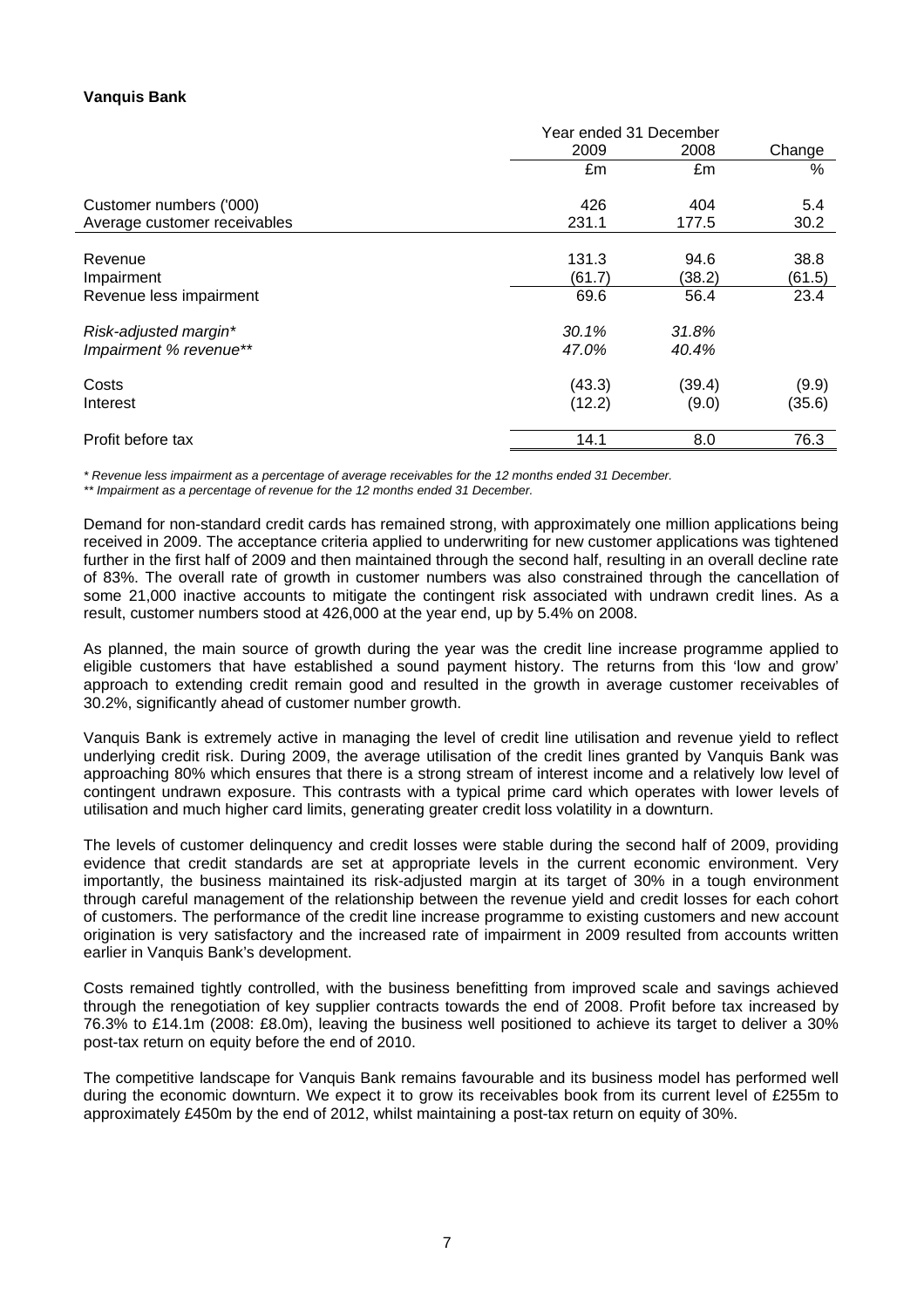# **Yes Car Credit**

The collect-out of the Yes Car Credit receivables portfolio was successfully completed at the end of October 2009 with the remaining infrastructure closed during November. The business produced a small profit before tax of £0.2m in its last year of operation (2008: loss of £2.9m).

### **Central costs**

Central costs of £7.0m in 2009 (2008: £5.5m) were higher than in 2008 as a result of an increased investment in the group's community programme and higher share-based payment charges in respect of the group's various employee share schemes.

Central interest receivable was £1.6m in the year (2008: £3.1m), reflecting the surplus capital held by the group.

#### **Taxation**

The tax charge for 2009 represents an effective rate of 28.0% on profit before tax and exceptional costs (2008: 28.5%), in line with the UK corporation tax rate.

#### **Dividends**

The proposed final dividend is maintained at 38.1p per share (2008: 38.1p) reflecting the company's policy set out at the time of the demerger to at least maintain a full-year payment of 63.5p per share whilst moving to a target payout ratio of 80% of post-tax profit in the medium term.

#### **Balance sheet**

Net assets as at 31 December 2009 were £268.4m (2008: £277.9m). The decrease from the prior year reflects the reduction in the pension asset from £50.9m at December 2008 to £19.9m at December 2009, caused by a decline in the corporate bond yield used to discount liabilities and an upward movement in future inflation expectations. The level of gearing, calculated after excluding the pension scheme asset and the fair value of derivatives which are disregarded for the purpose of measuring performance against banking covenants, stood at 3.3 times (2008: 3.2 times), compared to the relevant borrowings covenant of 6.0 times at the year end (reduced to 5.0 times in February 2010 as part of the terms of the extension to bank facilities). The group's regulatory capital stands comfortably in excess of the Individual Capital Guidance (ICG) set by the Financial Services Authority (FSA) in September 2009 and the balance sheet reflects surplus equity capital of approximately £50m (2008: £55m).

# **Funding**

The group maintains a prudent approach to liquidity management, seeking at least 12 months clear headroom on its committed facilities to fund planned growth.

As part of the group's strategy to diversify its funding sources, the group successfully issued its first senior public bonds amounting to £250m on 23 October 2009. The bonds are repayable in 2019 and carry a coupon of 8.0%. At the same time as this issue, the group repurchased £94m of the £100m subordinated loan notes prior to their call date on 15 June 2010 at a price of 97.5p in the £ following a tender offer. The group no longer required this lower tier 2 regulatory capital following confirmation of its ICG by the FSA.

As part of the refinancing, an exceptional finance cost of £4.4m was incurred. This comprises a £6.8m charge representing the fair value of interest rate swaps previously deducted from equity which became ineffective following the repayment of variable rate bank borrowings, less the discount of £2.4m on repurchase of the subordinated loan notes.

Total committed debt facilities available at the end of 2009 stood at £1.2bn, representing undrawn headroom of £331.0m. The group has also recently entered into forward-starting arrangements which extend syndicated bank facilities totalling £380m to May 2013. This provides the group with sufficient committed facilities to fund its planned growth for a period of at least 18 months.

The group's overall cost of funding will be approximately 8.0% for 2010 (2009: 7.0%).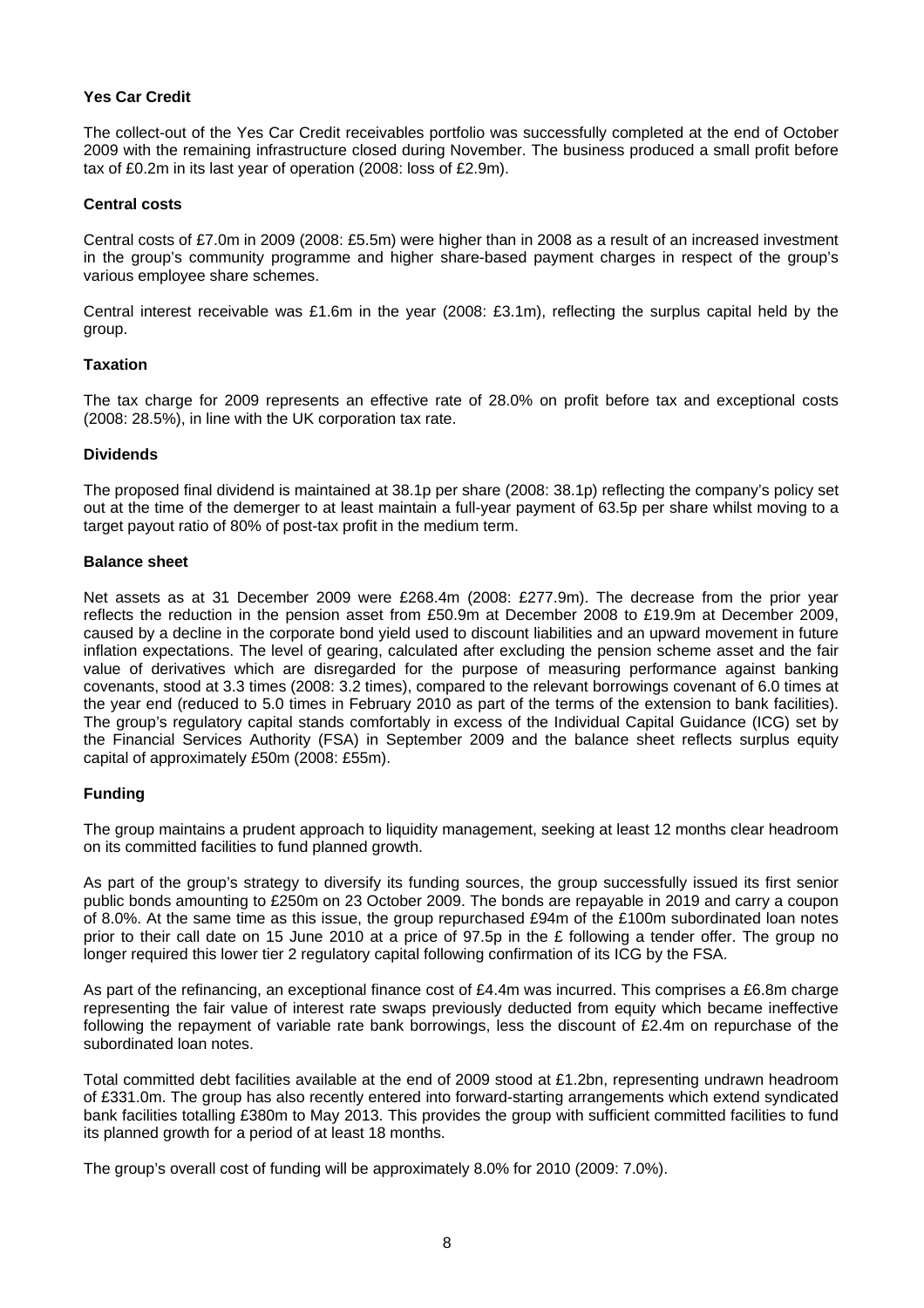# **Consolidated income statement for the year ended 31 December**

|                                                         | <b>Note</b> | 2009    | 2008    |
|---------------------------------------------------------|-------------|---------|---------|
|                                                         |             | £m      | £m      |
| Revenue                                                 | 2           | 815.6   | 751.2   |
| Finance costs                                           |             | (58.2)  | (45.7)  |
| Finance costs before exceptional finance cost           |             | (53.8)  | (45.7)  |
| Exceptional finance cost                                | 2           | (4.4)   |         |
| Operating costs                                         |             | (425.3) | (379.3) |
| Administrative expenses                                 |             | (206.4) | (197.4) |
| <b>Total costs</b>                                      |             | (689.9) | (622.4) |
| <b>Profit before taxation</b>                           |             | 125.7   | 128.8   |
| Profit before taxation and exceptional finance cost     | 2           | 130.1   | 128.8   |
| Exceptional finance cost                                | 2           | (4.4)   |         |
| Tax charge                                              | 3           | (37.1)  | (36.7)  |
| Profit for the year attributable to equity shareholders |             | 88.6    | 92.1    |

All of the above activities relate to continuing operations.

#### **Consolidated statement of comprehensive income for the year ended 31 December**

|                                                         | <b>Note</b> | 2009   | 2008   |
|---------------------------------------------------------|-------------|--------|--------|
|                                                         |             | £m     | £m     |
| Profit for the year attributable to equity shareholders |             | 88.6   | 92.1   |
| Other comprehensive income:                             |             |        |        |
| - cash flow hedges                                      |             | (0.8)  | (17.3) |
| - actuarial movements on retirement benefit asset       |             | (37.3) | (17.1) |
| - tax on other comprehensive income                     | 3           | 10.6   | 9.7    |
| Other comprehensive income for the year                 |             | (27.5) | (24.7) |
| Total comprehensive income for the year                 |             | 61.1   | 67.4   |
| Earnings per share and dividends                        |             |        |        |
|                                                         | <b>Note</b> | 2009   | 2008   |
|                                                         |             | pence  | pence  |
| <b>Earnings per share</b>                               |             |        |        |
| Basic                                                   | 4           | 67.5   | 70.9   |
| <b>Diluted</b>                                          | 4           | 67.3   | 70.5   |
| Dividends per share                                     |             |        |        |
| Proposed final dividend                                 | 5           | 38.1   | 38.1   |

Total dividend in respect of the year 5 63.5 63.5 63.5 Paid in the year\* 63.5 63.5 63.5

\* The total cost of dividends paid in the year was £84.1m (2008: £83.4m).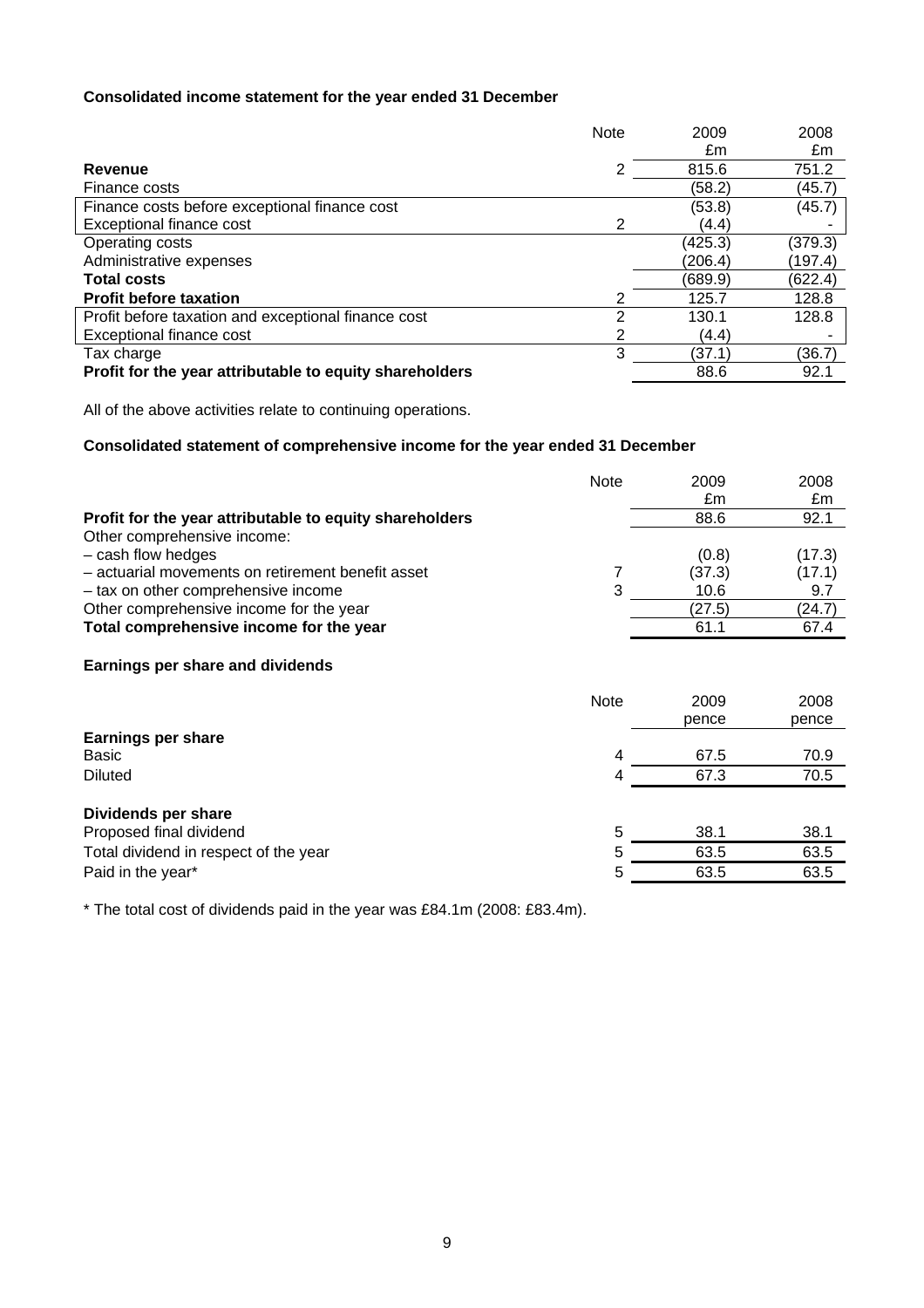# **Consolidated balance sheet as at 31 December**

|                                                      | <b>Note</b>    | 2009            | 2008            |
|------------------------------------------------------|----------------|-----------------|-----------------|
| <b>ASSETS</b>                                        |                | £m              | £m              |
| <b>Non-current assets</b>                            |                |                 |                 |
| Goodwill                                             | 8              | 2.1             | 3.1             |
| Other intangible assets                              |                | 19.5            | 17.1            |
| Property, plant and equipment                        |                | 26.3            | 28.6            |
| Financial assets:                                    |                |                 |                 |
| - amounts receivable from customers                  | 6              | 86.9            | 83.7            |
| - derivative financial instruments                   | $\overline{7}$ | 12.5            | 28.9            |
| Retirement benefit asset<br>Deferred tax assets      |                | 19.9<br>7.7     | 50.9            |
|                                                      |                | 174.9           | 212.3           |
| <b>Current assets</b>                                |                |                 |                 |
| Financial assets:                                    |                |                 |                 |
| - amounts receivable from customers                  | 6              | 1,052.4         | 979.6           |
| - cash and cash equivalents                          |                | 20.3            | 19.5            |
| - trade and other receivables                        |                | 28.2            | 15.1            |
|                                                      |                | 1,100.9         | 1,014.2         |
| <b>Total assets</b>                                  | 2              | 1,275.8         | 1,226.5         |
|                                                      |                |                 |                 |
| <b>LIABILITIES</b>                                   |                |                 |                 |
| <b>Current liabilities</b><br>Financial liabilities: |                |                 |                 |
| - bank and other borrowings                          |                | (72.7)          | (4.0)           |
| - derivative financial instruments                   |                | (18.4)          | (4.7)           |
| - trade and other payables                           |                | (48.0)          | (64.0)          |
| <b>Current tax liabilities</b>                       |                | (39.2)          | (32.8)          |
| Provisions                                           |                | (0.8)           | (0.8)           |
|                                                      |                | (179.1)         | (106.3)         |
| <b>Non-current liabilities</b>                       |                |                 |                 |
| <b>Financial liabilities:</b>                        |                |                 |                 |
| - bank and other borrowings                          |                | (817.6)         | (824.5)         |
| - derivative financial instruments<br>Provisions     |                | (10.7)          | (16.1)<br>(1.2) |
| Deferred tax liabilities                             |                |                 | (0.5)           |
|                                                      |                | (828.3)         | (842.3)         |
| <b>Total liabilities</b>                             |                | (1,007.4)       | (948.6)         |
| <b>NET ASSETS</b>                                    | $\overline{c}$ | 268.4           | 277.9           |
|                                                      |                |                 |                 |
| <b>SHAREHOLDERS' EQUITY</b>                          |                |                 |                 |
| Called-up share capital                              |                | 27.9            | 27.3            |
| Share premium account                                |                | 142.4           | 134.6           |
| Other reserves<br>Retained earnings                  |                | (13.0)<br>111.1 | (16.3)          |
| <b>TOTAL EQUITY</b>                                  |                | 268.4           | 132.3<br>277.9  |
|                                                      |                |                 |                 |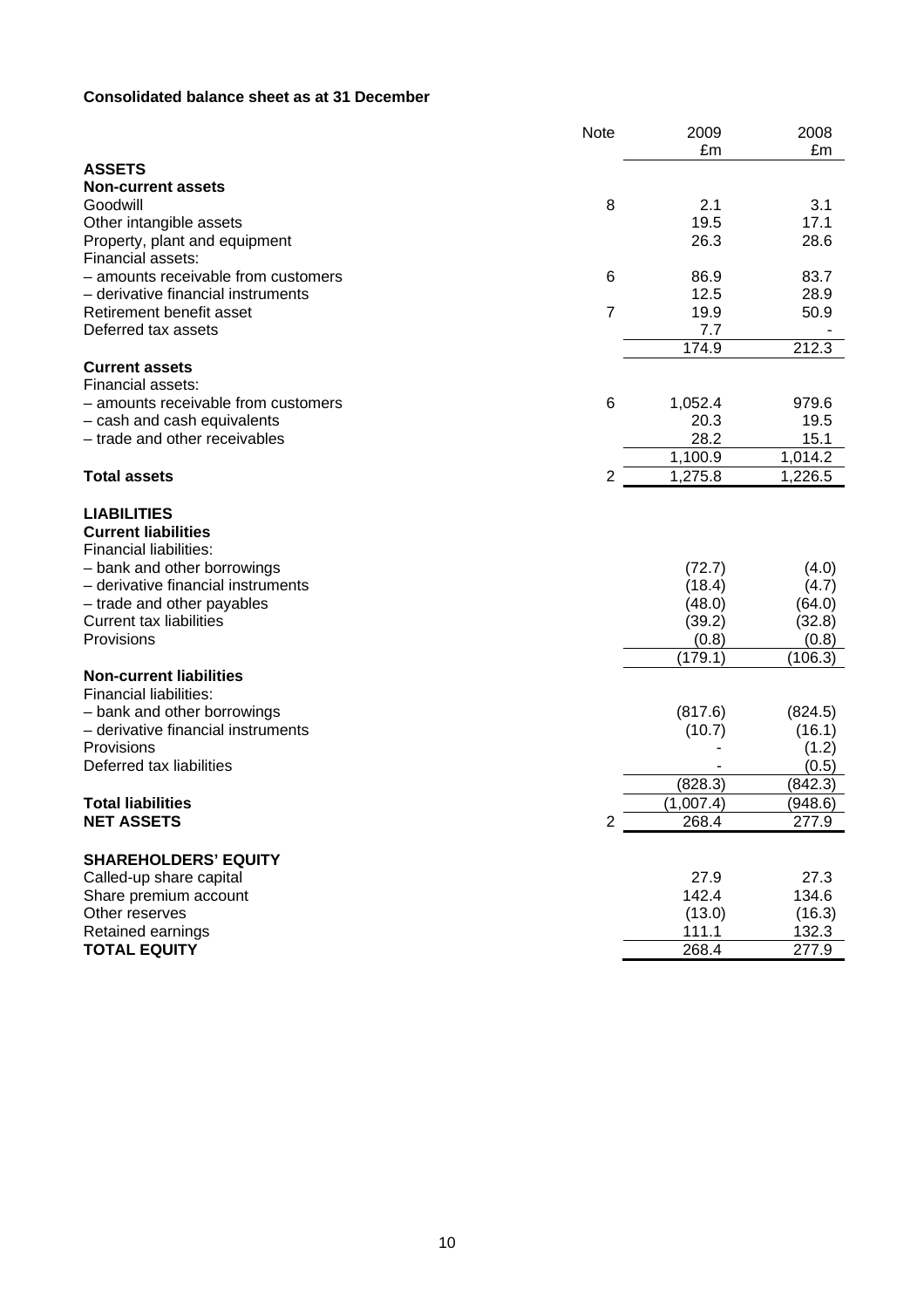# **Consolidated statement of changes in shareholders' equity for the year ended 31 December**

| premium<br>share<br>Other<br>Retained<br>Note<br>capital<br>earnings<br>Total<br>account<br>reserves<br>£m<br>£m<br>£m<br>£m<br>£m<br>27.2<br>132.7<br>295.9<br>0.1<br>135.9<br>At 1 January 2008<br>92.1<br>92.1<br>Profit for the year<br>Other comprehensive income:<br>- cash flow hedges<br>(17.3)<br>(17.3)<br>- actuarial movements on retirement benefit<br>$\overline{7}$<br>(17.1)<br>(17.1)<br>asset<br>4.9<br>4.8<br>9.7<br>- tax on other comprehensive income<br>(12.4)<br>(12.3)<br>(24.7)<br>Other comprehensive income for the year<br>Total comprehensive income for the year<br>(12.4)<br>79.8<br>67.4<br>Transactions with owners:<br>0.1<br>- issue of share capital<br>1.9<br>2.0<br>- purchase of own shares<br>(8.7)<br>(8.7)<br>- share-based payment charge<br>4.7<br>4.7<br>5<br>$-$ dividends<br>(83.4)<br>(83.4)<br>27.3<br>(16.3)<br>At 31 December 2008<br>134.6<br>132.3<br>277.9<br>27.3<br>134.6<br>(16.3)<br>132.3<br>277.9<br>At 1 January 2009<br>88.6<br>Profit for the year<br>88.6<br>$\blacksquare$<br>Other comprehensive income:<br>- cash flow hedges<br>(0.8)<br>(0.8)<br>- actuarial movements on retirement benefit<br>$\overline{7}$<br>(37.3)<br>(37.3)<br>asset<br>- tax on other comprehensive income<br>0.2<br>10.4<br>10.6 |
|---------------------------------------------------------------------------------------------------------------------------------------------------------------------------------------------------------------------------------------------------------------------------------------------------------------------------------------------------------------------------------------------------------------------------------------------------------------------------------------------------------------------------------------------------------------------------------------------------------------------------------------------------------------------------------------------------------------------------------------------------------------------------------------------------------------------------------------------------------------------------------------------------------------------------------------------------------------------------------------------------------------------------------------------------------------------------------------------------------------------------------------------------------------------------------------------------------------------------------------------------------------------------------|
|                                                                                                                                                                                                                                                                                                                                                                                                                                                                                                                                                                                                                                                                                                                                                                                                                                                                                                                                                                                                                                                                                                                                                                                                                                                                                 |
|                                                                                                                                                                                                                                                                                                                                                                                                                                                                                                                                                                                                                                                                                                                                                                                                                                                                                                                                                                                                                                                                                                                                                                                                                                                                                 |
|                                                                                                                                                                                                                                                                                                                                                                                                                                                                                                                                                                                                                                                                                                                                                                                                                                                                                                                                                                                                                                                                                                                                                                                                                                                                                 |
|                                                                                                                                                                                                                                                                                                                                                                                                                                                                                                                                                                                                                                                                                                                                                                                                                                                                                                                                                                                                                                                                                                                                                                                                                                                                                 |
|                                                                                                                                                                                                                                                                                                                                                                                                                                                                                                                                                                                                                                                                                                                                                                                                                                                                                                                                                                                                                                                                                                                                                                                                                                                                                 |
|                                                                                                                                                                                                                                                                                                                                                                                                                                                                                                                                                                                                                                                                                                                                                                                                                                                                                                                                                                                                                                                                                                                                                                                                                                                                                 |
|                                                                                                                                                                                                                                                                                                                                                                                                                                                                                                                                                                                                                                                                                                                                                                                                                                                                                                                                                                                                                                                                                                                                                                                                                                                                                 |
|                                                                                                                                                                                                                                                                                                                                                                                                                                                                                                                                                                                                                                                                                                                                                                                                                                                                                                                                                                                                                                                                                                                                                                                                                                                                                 |
|                                                                                                                                                                                                                                                                                                                                                                                                                                                                                                                                                                                                                                                                                                                                                                                                                                                                                                                                                                                                                                                                                                                                                                                                                                                                                 |
|                                                                                                                                                                                                                                                                                                                                                                                                                                                                                                                                                                                                                                                                                                                                                                                                                                                                                                                                                                                                                                                                                                                                                                                                                                                                                 |
|                                                                                                                                                                                                                                                                                                                                                                                                                                                                                                                                                                                                                                                                                                                                                                                                                                                                                                                                                                                                                                                                                                                                                                                                                                                                                 |
|                                                                                                                                                                                                                                                                                                                                                                                                                                                                                                                                                                                                                                                                                                                                                                                                                                                                                                                                                                                                                                                                                                                                                                                                                                                                                 |
|                                                                                                                                                                                                                                                                                                                                                                                                                                                                                                                                                                                                                                                                                                                                                                                                                                                                                                                                                                                                                                                                                                                                                                                                                                                                                 |
|                                                                                                                                                                                                                                                                                                                                                                                                                                                                                                                                                                                                                                                                                                                                                                                                                                                                                                                                                                                                                                                                                                                                                                                                                                                                                 |
|                                                                                                                                                                                                                                                                                                                                                                                                                                                                                                                                                                                                                                                                                                                                                                                                                                                                                                                                                                                                                                                                                                                                                                                                                                                                                 |
|                                                                                                                                                                                                                                                                                                                                                                                                                                                                                                                                                                                                                                                                                                                                                                                                                                                                                                                                                                                                                                                                                                                                                                                                                                                                                 |
|                                                                                                                                                                                                                                                                                                                                                                                                                                                                                                                                                                                                                                                                                                                                                                                                                                                                                                                                                                                                                                                                                                                                                                                                                                                                                 |
|                                                                                                                                                                                                                                                                                                                                                                                                                                                                                                                                                                                                                                                                                                                                                                                                                                                                                                                                                                                                                                                                                                                                                                                                                                                                                 |
|                                                                                                                                                                                                                                                                                                                                                                                                                                                                                                                                                                                                                                                                                                                                                                                                                                                                                                                                                                                                                                                                                                                                                                                                                                                                                 |
|                                                                                                                                                                                                                                                                                                                                                                                                                                                                                                                                                                                                                                                                                                                                                                                                                                                                                                                                                                                                                                                                                                                                                                                                                                                                                 |
|                                                                                                                                                                                                                                                                                                                                                                                                                                                                                                                                                                                                                                                                                                                                                                                                                                                                                                                                                                                                                                                                                                                                                                                                                                                                                 |
|                                                                                                                                                                                                                                                                                                                                                                                                                                                                                                                                                                                                                                                                                                                                                                                                                                                                                                                                                                                                                                                                                                                                                                                                                                                                                 |
|                                                                                                                                                                                                                                                                                                                                                                                                                                                                                                                                                                                                                                                                                                                                                                                                                                                                                                                                                                                                                                                                                                                                                                                                                                                                                 |
|                                                                                                                                                                                                                                                                                                                                                                                                                                                                                                                                                                                                                                                                                                                                                                                                                                                                                                                                                                                                                                                                                                                                                                                                                                                                                 |
|                                                                                                                                                                                                                                                                                                                                                                                                                                                                                                                                                                                                                                                                                                                                                                                                                                                                                                                                                                                                                                                                                                                                                                                                                                                                                 |
| (0.6)<br>(26.9)<br>(27.5)<br>Other comprehensive income for the year<br>$\overline{\phantom{0}}$                                                                                                                                                                                                                                                                                                                                                                                                                                                                                                                                                                                                                                                                                                                                                                                                                                                                                                                                                                                                                                                                                                                                                                                |
| Total comprehensive income for the year<br>(0.6)<br>61.7<br>61.1                                                                                                                                                                                                                                                                                                                                                                                                                                                                                                                                                                                                                                                                                                                                                                                                                                                                                                                                                                                                                                                                                                                                                                                                                |
| Transactions with owners:                                                                                                                                                                                                                                                                                                                                                                                                                                                                                                                                                                                                                                                                                                                                                                                                                                                                                                                                                                                                                                                                                                                                                                                                                                                       |
| 0.6<br>- issue of share capital<br>7.8<br>8.4                                                                                                                                                                                                                                                                                                                                                                                                                                                                                                                                                                                                                                                                                                                                                                                                                                                                                                                                                                                                                                                                                                                                                                                                                                   |
| - purchase of own shares<br>(0.9)<br>(0.9)                                                                                                                                                                                                                                                                                                                                                                                                                                                                                                                                                                                                                                                                                                                                                                                                                                                                                                                                                                                                                                                                                                                                                                                                                                      |
| 6.1<br>6.1<br>- share-based payment charge                                                                                                                                                                                                                                                                                                                                                                                                                                                                                                                                                                                                                                                                                                                                                                                                                                                                                                                                                                                                                                                                                                                                                                                                                                      |
| (1.3)<br>- transfer of share-based payment reserve<br>1.3                                                                                                                                                                                                                                                                                                                                                                                                                                                                                                                                                                                                                                                                                                                                                                                                                                                                                                                                                                                                                                                                                                                                                                                                                       |
| - deferred tax on share-based payment                                                                                                                                                                                                                                                                                                                                                                                                                                                                                                                                                                                                                                                                                                                                                                                                                                                                                                                                                                                                                                                                                                                                                                                                                                           |
| reserve transfer<br>(0.1)<br>(0.1)                                                                                                                                                                                                                                                                                                                                                                                                                                                                                                                                                                                                                                                                                                                                                                                                                                                                                                                                                                                                                                                                                                                                                                                                                                              |
| 5<br>- dividends<br>(84.1)<br>(84.1)                                                                                                                                                                                                                                                                                                                                                                                                                                                                                                                                                                                                                                                                                                                                                                                                                                                                                                                                                                                                                                                                                                                                                                                                                                            |
| 27.9<br>142.4<br>(13.0)<br>268.4<br>At 31 December 2009<br>111.1                                                                                                                                                                                                                                                                                                                                                                                                                                                                                                                                                                                                                                                                                                                                                                                                                                                                                                                                                                                                                                                                                                                                                                                                                |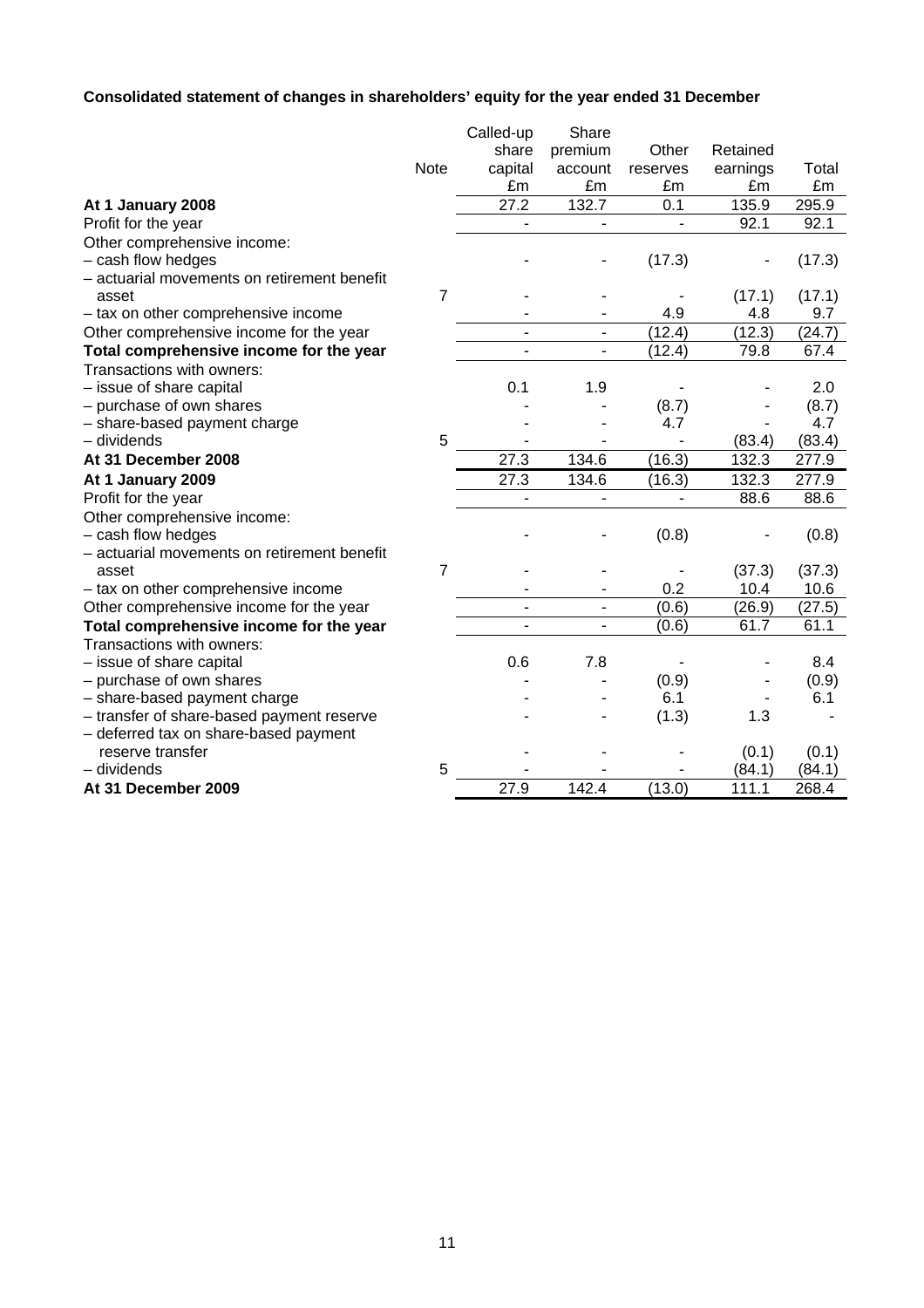# **Consolidated statement of cash flows for the year ended 31 December**

|                                                                  | <b>Note</b> | 2009    | 2008   |
|------------------------------------------------------------------|-------------|---------|--------|
|                                                                  |             | £m      | £m     |
| <b>Cash flows from operations</b>                                |             |         |        |
| Cash generated from operations                                   | 9           | 92.7    | 40.9   |
| Finance costs paid                                               |             | (57.0)  | (44.1) |
| Tax paid                                                         |             | (28.4)  | (29.7) |
| Net cash generated from/(used in) operating activities           |             | 7.3     | (32.9) |
| Cash flows from investing activities                             |             |         |        |
| Purchase of intangible assets                                    |             | (6.2)   | (6.2)  |
| Purchase of property, plant and equipment                        |             | (7.2)   | (8.5)  |
| Proceeds from disposal of property, plant and equipment          |             | 0.9     | 0.8    |
| Proceeds from disposal of subsidiary undertaking                 | 8           | 0.7     |        |
| Net cash used in investing activities                            |             | (11.8)  | (13.9) |
| Cash flows from financing activities                             |             |         |        |
| Proceeds from borrowings                                         |             | 250.0   | 191.0  |
| Repayment of borrowings                                          |             | (171.3) | (51.8) |
| Dividends paid to company shareholders                           | 5           | (84.1)  | (83.4) |
| Proceeds from issue of share capital                             |             | 8.4     | 2.0    |
| Purchase of own shares                                           |             | (0.9)   | (8.7)  |
| Net cash generated from financing activities                     |             | 2.1     | 49.1   |
|                                                                  |             |         |        |
| Net (decrease)/increase in cash, cash equivalents and overdrafts |             | (2.4)   | 2.3    |
| Cash, cash equivalents and overdrafts at beginning of year       |             | 16.9    | 14.6   |
| Cash, cash equivalents and overdrafts at end of year             |             | 14.5    | 16.9   |
| Cash, cash equivalents and overdrafts at end of year comprise:   |             |         |        |
| Cash at bank and in hand                                         |             | 20.3    | 19.5   |
| Overdrafts (held in bank and other borrowings)                   |             | (5.8)   | (2.6)  |
| Total cash, cash equivalents and overdrafts                      |             | 14.5    | 16.9   |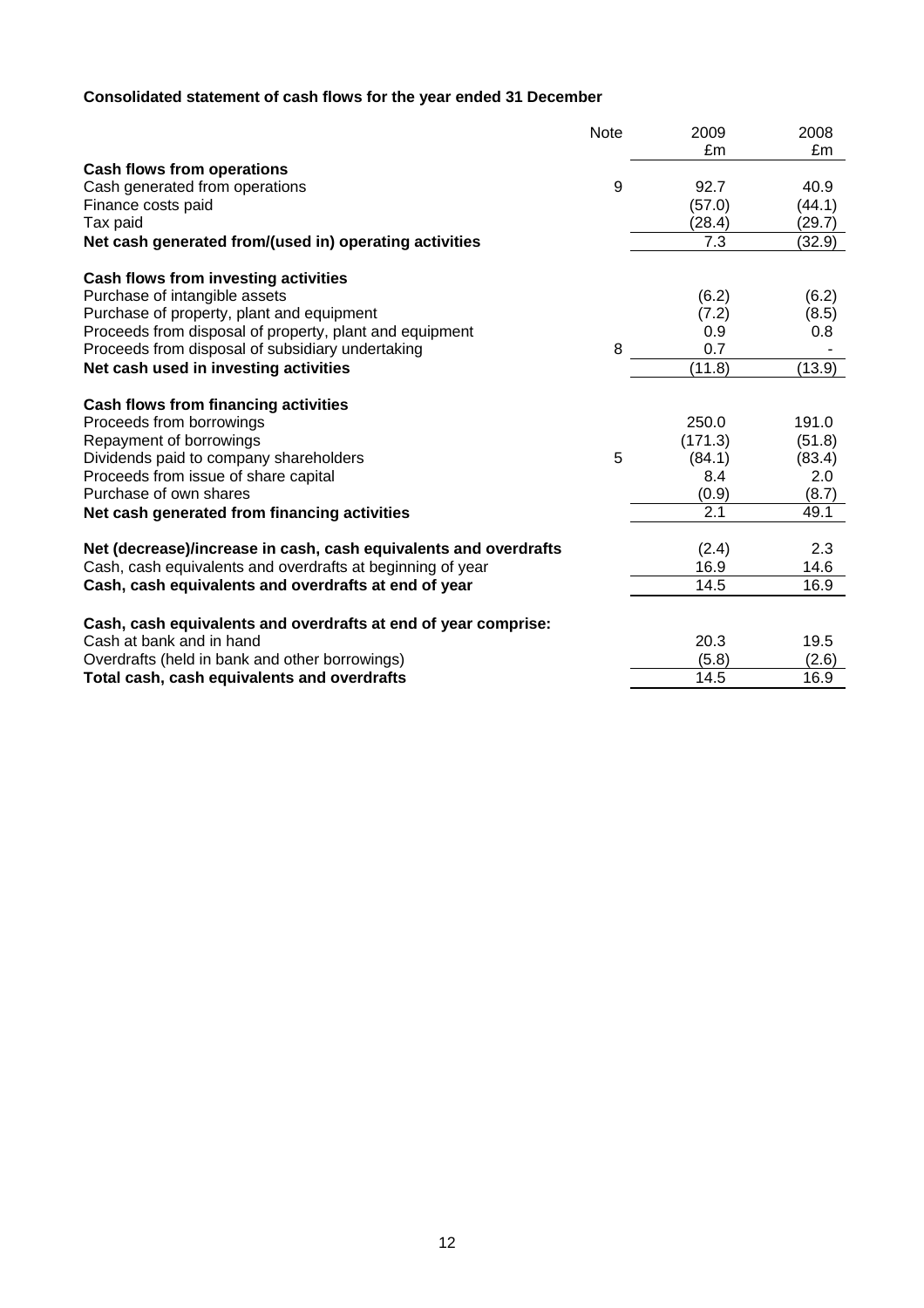#### **Notes to the preliminary announcement**

#### **1. Basis of preparation**

The preliminary announcement has been prepared in accordance with the Listing Rules of the Financial Services Authority and is based on the 2009 financial statements which have been prepared under International Financial Reporting Standards (IFRS) as adopted by the European Union and those parts of the Companies Act 2006 applicable to companies reporting under IFRS.

The preliminary announcement does not constitute the statutory financial statements of the group within the meaning of Section 435 of the Companies Act 2006. The statutory financial statements for the year ended 31 December 2008 have been filed with the Registrar of Companies. The auditors have reported on those financial statements and on the statutory financial statements for the year ended 31 December 2009, which will be filed with the Registrar of Companies following the annual general meeting. Both the audit reports were unqualified and did not contain any statement under sections 498 (2) or (3) of the Companies Act 2006.

The preliminary announcement has been agreed with the company's auditors for release.

# **2. Segment information**

IFRS 8 'Operating segments' requires segment reporting to be based on the internal financial information reported to the chief operating decision maker. The group's chief operating decision maker is deemed to be the Executive Committee comprising Peter Crook (Chief Executive), Andrew Fisher (Finance Director) and Chris Gillespie (Managing Director, Consumer Credit Division) whose primary responsibility it is to manage the group's day to day operations and analyse trading performance. The group's segments comprise the Consumer Credit Division, Vanquis Bank, Yes Car Credit and Central which are those segments reported in the group's management accounts used by the Executive Committee as the primary means for analysing trading performance. The Executive Committee assesses profit performance using profit before tax measured on a basis consistent with the disclosure in the group financial statements.

|                                             |         |       | Profit/(loss) before |       |
|---------------------------------------------|---------|-------|----------------------|-------|
|                                             | Revenue |       | taxation             |       |
|                                             | 2009    | 2008  | 2009                 | 2008  |
|                                             | £m      | £m    | £m                   | £m    |
| <b>Consumer Credit Division</b>             | 681.6   | 651.8 | 121.2                | 126.1 |
| Vanquis Bank                                | 131.3   | 94.6  | 14.1                 | 8.0   |
| <b>Yes Car Credit</b>                       | 2.7     | 4.8   | 0.2                  | (2.9) |
|                                             | 815.6   | 751.2 | 135.5                | 131.2 |
| Central<br>- costs                          | -       |       | (7.0)                | (5.5) |
| - interest receivable                       | ٠       |       | 1.6                  | 3.1   |
| Total central                               |         |       | (5.4)                | (2.4) |
| Total group before exceptional finance cost | 815.6   | 751.2 | 130.1                | 128.8 |
| Exceptional finance cost                    |         |       | (4.4)                |       |
| <b>Total group</b>                          | 815.6   | 751.2 | 125.7                | 128.8 |
|                                             |         |       |                      |       |

The Consumer Credit Division profit of £121.2m in 2009 (2008: £126.1m) comprises a profit of £128.9m in respect of the home credit business (2008: £128.8m) and a loss of £7.7m in respect of Real Personal Finance (2008: loss of £2.7m).

All of the above activities relate to continuing operations as defined in IFRS 5 'Non-current assets held for sale and discontinued operations'. Consistent with the treatment in prior years, the Yes Car Credit operation has been classified as part of continuing operations on the basis that revenue and impairment has continued to be generated from the loan book up until full collect-out of the loan book and closure of the collections operation in 2009.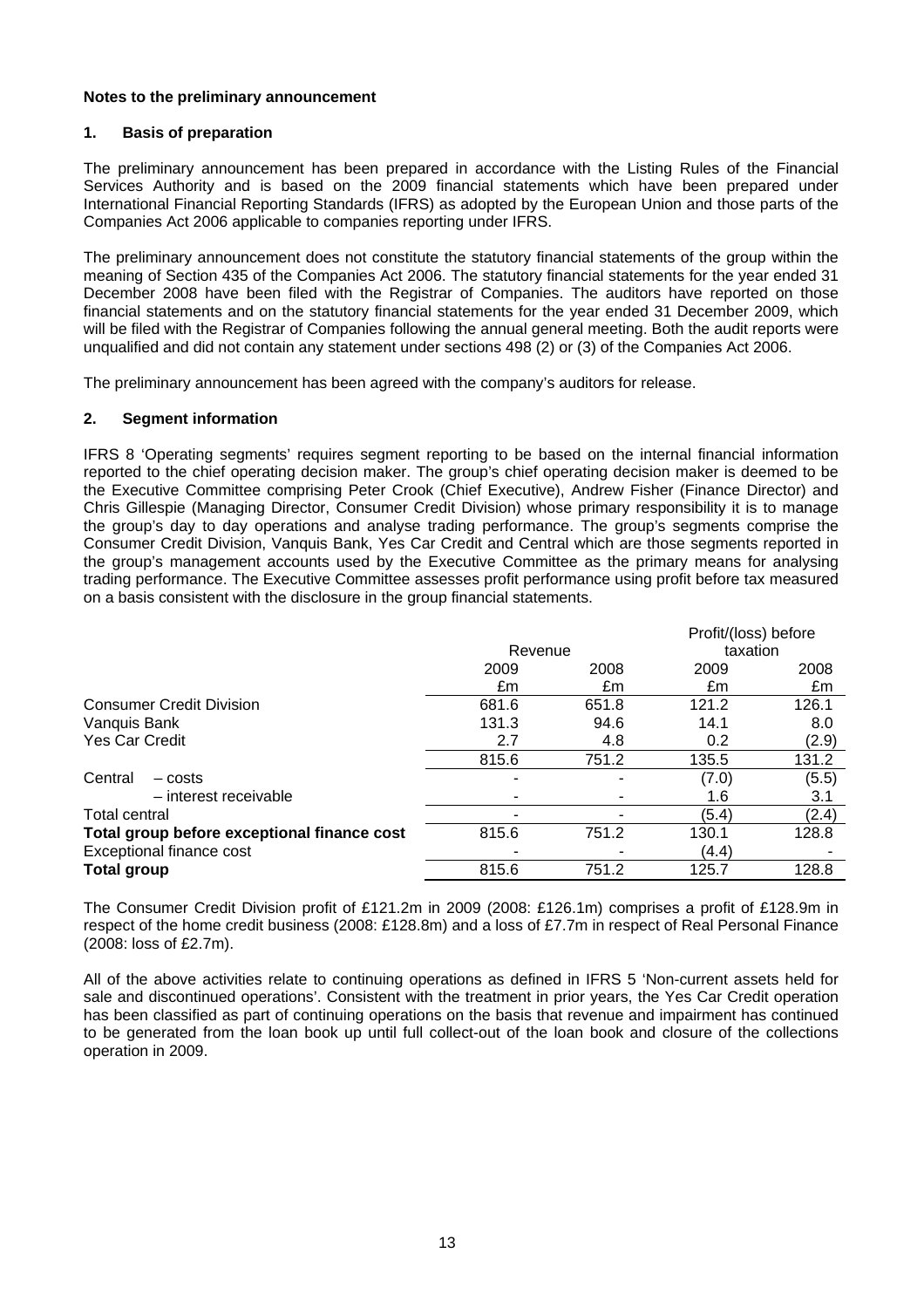### **2. Segment information (continued)**

The exceptional finance cost of £4.4m in 2009 comprises:

- a £6.8m charge in respect of the fair value movements on interest rate swaps which were previously deferred in equity as cash flow hedges but which became ineffective following the issue of the group's fixed rate £250m senior public bonds on 23 October 2009 and the consequent repayments on the group's revolving floating rate bank facilities; and
- a £2.4m credit reflecting the 2.5% discount in respect of the repurchase of £94.0m of the group's subordinated loan notes on 23 October 2009.

Revenue between business segments is not material. All of the group's operations operate in the UK and Republic of Ireland.

|                                 |         | Total assets |        | Net assets/(liabilities) |
|---------------------------------|---------|--------------|--------|--------------------------|
|                                 | 2009    | 2008         | 2009   | 2008                     |
|                                 | £m      | £m           | £m     | £m                       |
| <b>Consumer Credit Division</b> | 967.9   | 949.7        | 233.6  | 230.1                    |
| Vanquis Bank                    | 269.5   | 215.8        | 51.7   | 40.8                     |
| <b>Yes Car Credit</b>           |         | 6.0          |        | (40.2)                   |
| Central                         | 167.5   | 121.7        | (16.9) | 47.2                     |
|                                 | 1,404.9 | 1,293.2      | 268.4  | 277.9                    |
| Intra-group elimination         | (129.1) | (66.7)       |        |                          |
| <b>Total group</b>              | 1,275.8 | 1,226.5      | 268.4  | 277.9                    |

The residual assets, liabilities and share of group borrowings of Yes Car Credit have been transferred to central activities following closure of the collections operation in 2009.

Segment net assets are based on the statutory accounts of the companies forming the group's business segments adjusted to assume repayment of intra-group balances and rebasing the borrowings of the Consumer Credit Division to reflect a borrowings to receivables ratio of 80%. The impact of this is an increase in the notional allocation of group borrowings to the Consumer Credit Division of £129.1m (2008: £66.7m) and an increase in the notional cash allocated to central activities of the same amount. The intra-group elimination adjustment removes this notional allocation to state borrowings and cash on a consolidated group basis.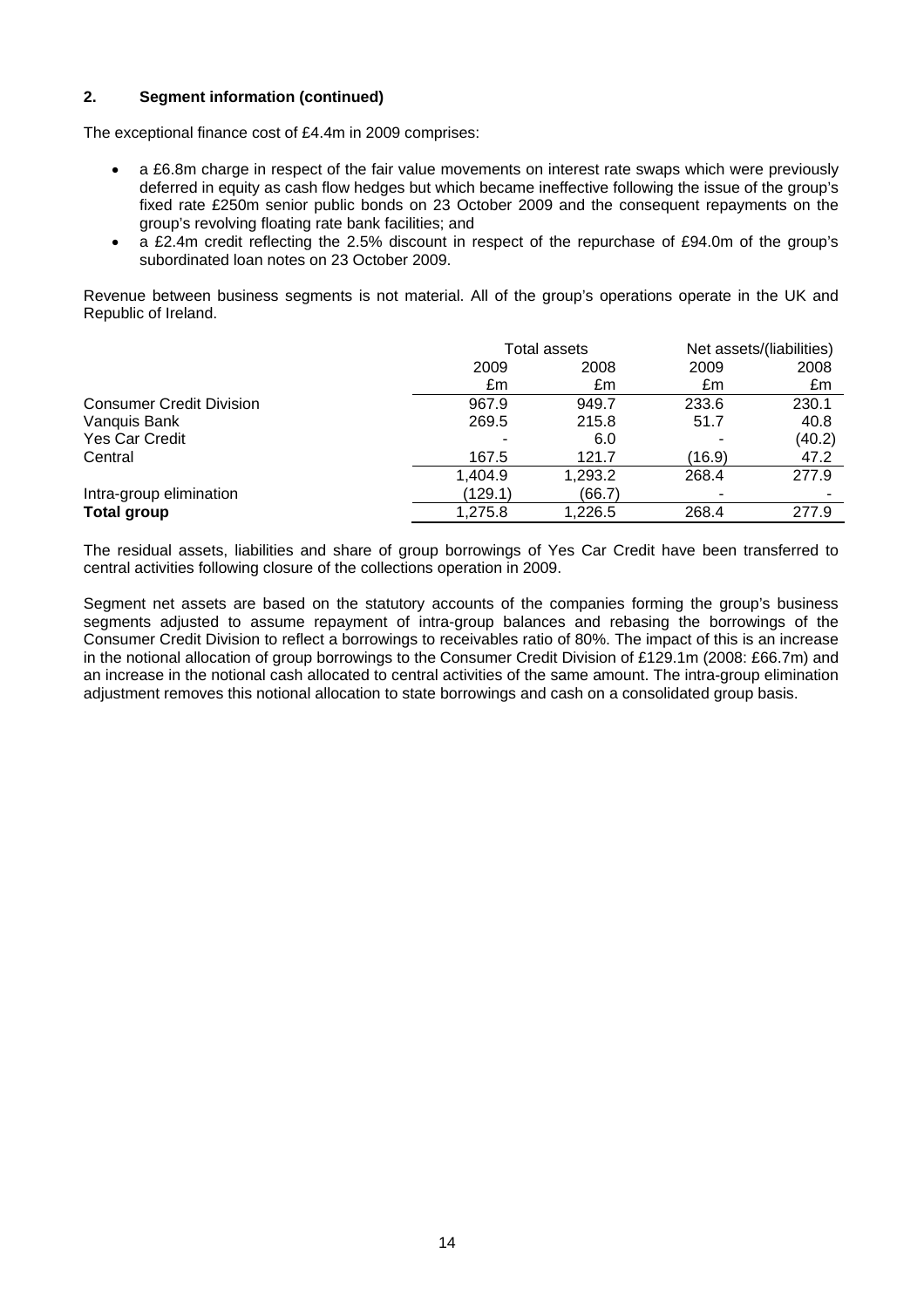# **3. Tax charge**

The tax charge in the income statement is as follows:

|                  | 2009   | 2008   |
|------------------|--------|--------|
|                  | £m     | £m     |
| Current tax      | (34.8) | (32.6) |
| Deferred tax     | (2.3)  | (4.1)  |
| Total tax charge | (37.1) | (36.7) |

The tax charge includes a charge of £0.7m in respect of the exceptional finance cost (see note 2).

Deferred tax is calculated in full on temporary differences under the balance sheet liability method and is measured at 28.0%. The movement in the deferred tax (liability)/asset during the year can be analysed as follows:

|                                          | 2009  | 2008  |
|------------------------------------------|-------|-------|
|                                          | £m    | £m    |
| At 1 January                             | (0.5) | (6.1) |
| Charge to the income statement           | (2.3) | (4.1) |
| Credit on items taken directly to equity | 10.6  | 9.7   |
| Transfer to retained earnings            | (0.1) | -     |
| At 31 December                           |       | (0.5) |

The tax credit on items taken directly to equity is as follows:

|                                                                        | 2009 | 2008 |
|------------------------------------------------------------------------|------|------|
|                                                                        | £m   | £m   |
| Current tax credit on cash flow hedges                                 | 0.2  | 4.9  |
| Deferred tax credit on actuarial movements on retirement benefit asset | 10.4 | 4.8  |
| Total tax credit on items taken directly to equity                     | 10.6 | 97   |

The rate of tax charge on the profit before taxation and exceptional finance cost for the year is in line with (2008: in line with) the average standard rate of corporation tax in the UK of 28.0% (2008: 28.5%). This can be reconciled as follows:

|                                                                                                                                                                   | 2009<br>£m | 2008<br>£m |
|-------------------------------------------------------------------------------------------------------------------------------------------------------------------|------------|------------|
| Profit before taxation and exceptional finance cost                                                                                                               | 130.1      | 128.8      |
| Profit before taxation and exceptional finance cost multiplied by the average<br>standard rate of corporation tax in the UK of 28.0% (2008: 28.5%)<br>Effects of: | (36.4)     | (36.7)     |
| - adjustment in respect of prior years                                                                                                                            | 0.1        | 0.1        |
| - expenses not deductible for tax purposes                                                                                                                        | (0.1)      | (0.1)      |
| Total tax charge before exceptional finance cost                                                                                                                  | (36.4)     | (36.7)     |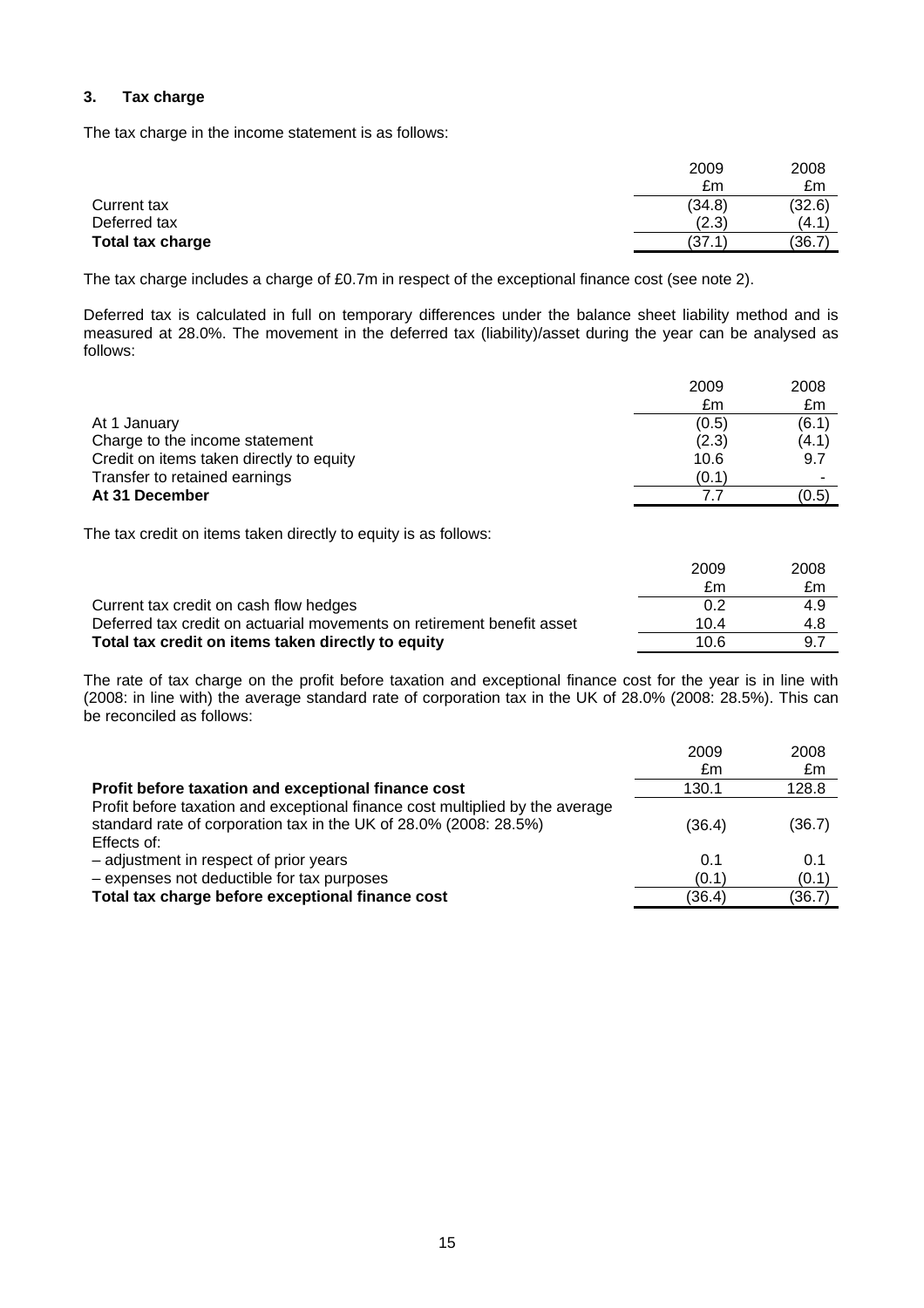#### **4. Earnings per share**

Basic earnings per share is calculated by dividing the earnings attributable to ordinary shareholders by the weighted average number of ordinary shares outstanding during the period, excluding own shares held, which are treated, for this purpose, as being cancelled.

For diluted earnings per share, the weighted average number of ordinary shares in issue is adjusted to assume conversion of all dilutive potential ordinary shares. For share options and awards, a calculation is performed to determine the number of shares that could have been acquired at fair value (determined as the average annual market share price of the company's shares) based on the monetary value of the subscription rights attached to outstanding share options and awards. The number of shares calculated as above is compared with the number of shares that would have been issued assuming the exercise of the share options and awards.

Reconciliations of basic and diluted earnings per share are set out below:

|                                  |          | 2009<br>Weighted<br>average |           |          | 2008<br>Weighted<br>average |           |
|----------------------------------|----------|-----------------------------|-----------|----------|-----------------------------|-----------|
|                                  |          | number of                   | Per share |          | number of                   | Per share |
|                                  | Earnings | shares                      | amount    | Earnings | shares                      | amount    |
|                                  | £m       | m                           | pence     | £m       | m                           | pence     |
| <b>Earnings per share</b>        |          |                             |           |          |                             |           |
| Shares in issue during the year  |          | 133.1                       |           |          | 131.3                       |           |
| Own shares held                  |          | (1.9)                       |           |          | (1.4)                       |           |
| <b>Basic earnings per share</b>  | 88.6     | 131.2                       | 67.5      | 92.1     | 129.9                       | 70.9      |
| Dilutive effect of share options |          |                             |           |          |                             |           |
| and awards                       |          | 0.4                         | (0.2)     |          | 0.7                         | (0.4)     |
| Diluted earnings per share       | 88.6     | 131.6                       | 67.3      | 92.1     | 130.6                       | 70.5      |

The directors have elected to show an adjusted earnings per share prior to the exceptional finance cost incurred on the issue of the senior bonds on 23 October 2009 (see note 2). This is presented to show the earnings per share generated by the group's underlying operations. A reconciliation of basic and diluted earnings per share to adjusted basic and diluted earnings per share is as follows:

|                                                                                     | Earnings<br>£m | 2009<br>Weighted<br>average<br>number<br>of shares<br>m | Per share<br>amount<br>pence | Earnings<br>£m | 2008<br>Weighted<br>average<br>number of<br>shares<br>m | Per share<br>amount<br>pence |
|-------------------------------------------------------------------------------------|----------------|---------------------------------------------------------|------------------------------|----------------|---------------------------------------------------------|------------------------------|
| <b>Basic earnings per share</b><br>Exceptional finance cost<br>including tax charge | 88.6<br>5.1    | 131.2                                                   | 67.5<br>3.9                  | 92.1           | 129.9                                                   | 70.9                         |
| Adjusted basic earnings per<br>share                                                | 93.7           | 131.2                                                   | 71.4                         | 92.1           | 129.9                                                   | 70.9                         |
| Diluted earnings per share<br>Exceptional finance cost<br>including tax charge      | 88.6<br>5.1    | 131.6                                                   | 67.3<br>3.9                  | 92.1           | 130.6                                                   | 70.5                         |
| <b>Adjusted diluted earnings</b><br>per share                                       | 93.7           | 131.6                                                   | 71.2                         | 92.1           | 130.6                                                   | 70.5                         |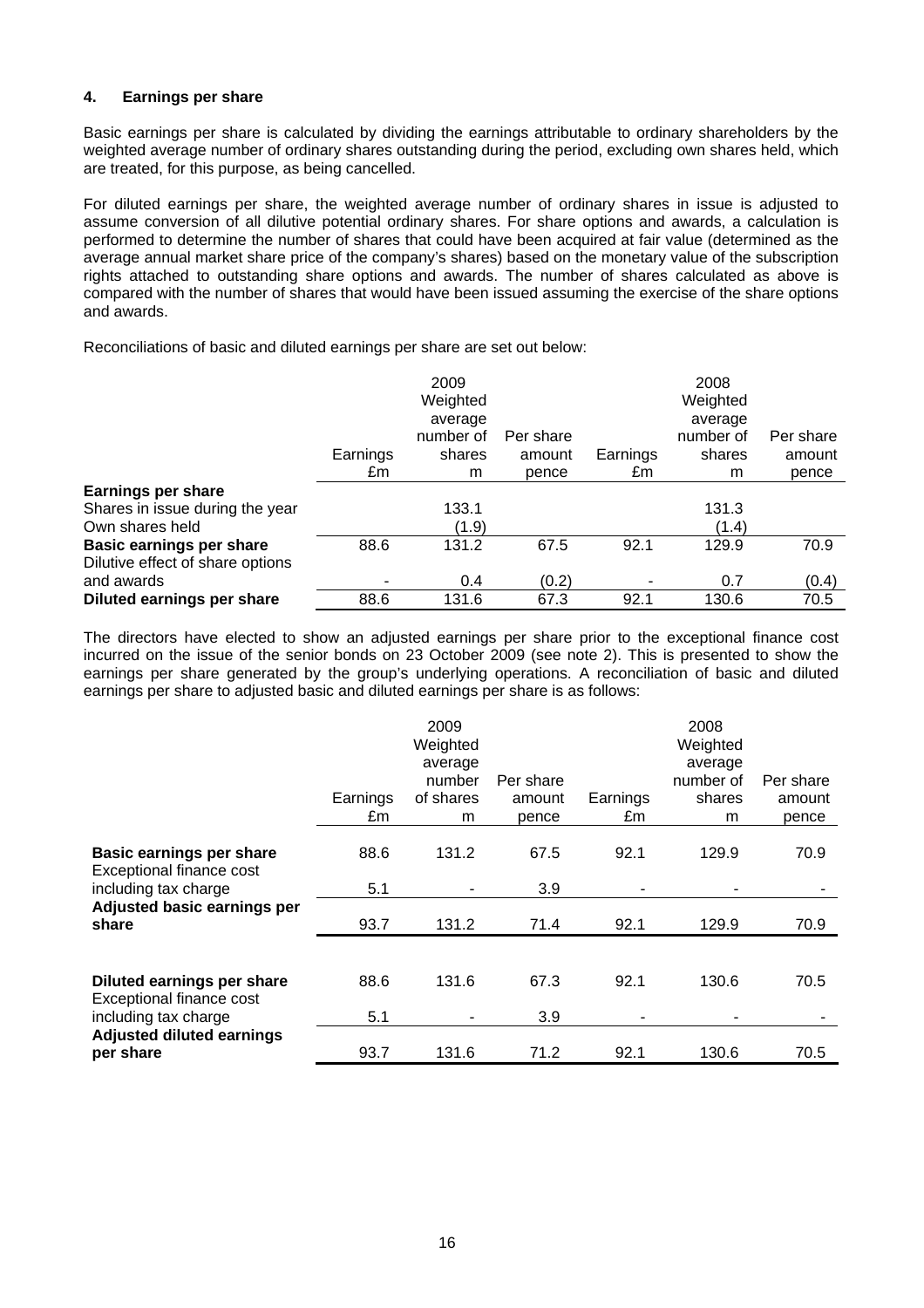# **5. Dividends**

|                |                   | 2009 | 2008                     |
|----------------|-------------------|------|--------------------------|
|                |                   | £m   | £m                       |
| 2007 final     | - 38.1p per share | -    | 50.0                     |
| 2008 interim   | - 25.4p per share |      | 33.4                     |
| 2008 final     | - 38.1p per share | 50.6 |                          |
| 2009 interim   | - 25.4p per share | 33.5 | $\overline{\phantom{a}}$ |
| Dividends paid |                   | 84.1 | 83.4                     |

The directors are recommending a final dividend in respect of the financial year ended 31 December 2009 of 38.1p per share (2008: 38.1p) which will amount to a dividend payment of £51.2m (2008: £50.6m). If approved by the shareholders at the annual general meeting on 5 May 2010, this dividend will be paid on 21 June 2010 to shareholders who are on the register of members at 14 May 2010. This dividend is not reflected in the balance sheet as at 31 December 2009 as it is subject to shareholder approval.

#### **6. Amounts receivable from customers**

|                                                                        | 2009<br>£m      | 2008<br>£m    |
|------------------------------------------------------------------------|-----------------|---------------|
| <b>Consumer Credit Division</b>                                        | 883.8           | 852.1         |
| Vanquis Bank                                                           | 255.5           | 205.4         |
| <b>Yes Car Credit</b>                                                  | ۰               | 5.8           |
| <b>Total group</b>                                                     | 1,139.3         | 1,063.3       |
| Analysed as:<br>- due within one year<br>$-$ due in more than one year | 1,052.4<br>86.9 | 979.6<br>83.7 |
| <b>Total group</b>                                                     | 1,139.3         | 1,063.3       |

The impairment charge/(credit) in respect of amounts receivable from customers reflected within operating costs can be analysed as follows:

|                                 | 2009  | 2008  |
|---------------------------------|-------|-------|
|                                 | £m    | £m    |
| <b>Consumer Credit Division</b> | 223.4 | 197.9 |
| Vanquis Bank                    | 61.7  | 38.2  |
| Yes Car Credit                  | (1.7) | 1.6   |
| <b>Total group</b>              | 283.4 | 237.7 |

Impairment in Vanquis Bank is deducted from the carrying value of amounts receivable from customers by the use of an allowance account. The Vanquis Bank allowance account as at 31 December 2009 amounted to £40.0m (2008: £26.4m). Within the Consumer Credit Division and Yes Car Credit, impairments are deducted directly from amounts receivable from customers without the use of an allowance account.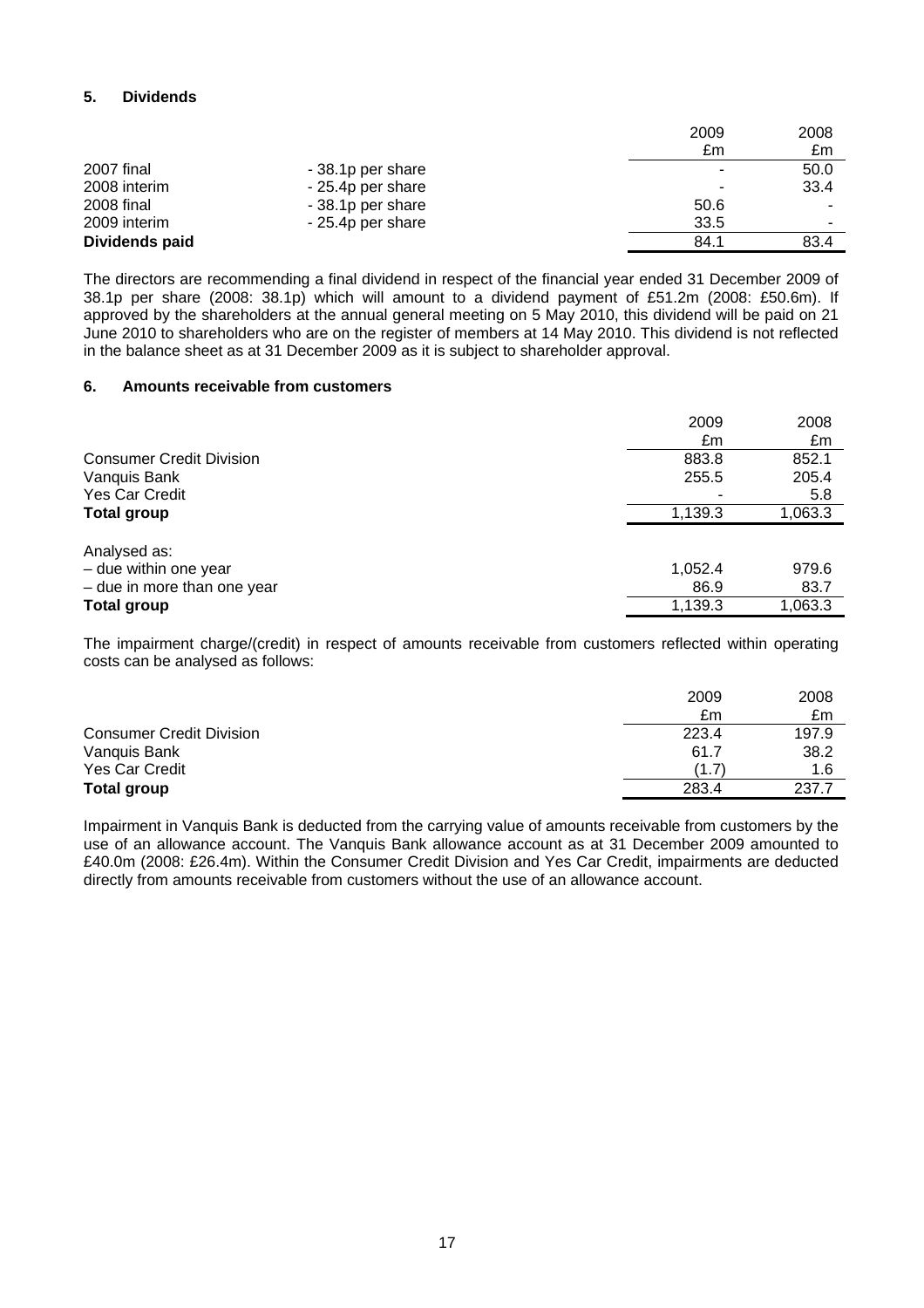### **7. Retirement benefit asset**

The group operates a defined benefit scheme: the Provident Financial Staff Pension Scheme. The scheme covers 63% of employees with company-provided pension arrangements and is of the funded, defined benefit type providing retirement benefits based on final salary. Following a full group review of pension scheme arrangements, from 1 April 2006 members were provided with a choice of paying higher member contributions to continue accruing benefits based on final salary or paying a lower member contribution and accruing benefits based on a percentage of salary which would be revalued each year.

The most recent actuarial valuation of scheme assets and the present value of the defined benefit obligation was carried out as at 1 June 2006 by a qualified independent actuary. A valuation as at 1 June 2009 is currently in progress but is not yet finalised. The valuation used for the purposes of IAS 19 'Employee benefits' has been based on the preliminary results of the 2009 valuation updated by the actuary to take account of the requirements of IAS 19 in order to assess the liabilities of the scheme as at the balance sheet date. Scheme assets are stated at fair value as at the balance sheet date.

The net retirement benefit asset recognised in the balance sheet of the group is as follows:

|                                                              | 2009    | 2008    |
|--------------------------------------------------------------|---------|---------|
|                                                              | £m      | £m      |
| Equities                                                     | 217.4   | 177.7   |
| Corporate bonds                                              | 154.3   | 121.2   |
| Fixed interest gilts                                         | 37.3    | 38.2    |
| Index-linked gilts                                           | 55.0    | 51.0    |
| Cash and money market funds                                  | 0.6     | 22.6    |
| Fair value of scheme assets                                  | 464.6   | 410.7   |
| Present value of funded defined benefit obligations          | (444.7) | (359.8) |
| Net retirement benefit asset recognised in the balance sheet | 19.9    | 50.9    |

The amounts recognised in the income statement are as follows:

| 2009   | 2008   |
|--------|--------|
| £m     | £m     |
| (5.1)  | (5.7)  |
| (0.1)  |        |
| (22.4) | (22.9) |
| 24.9   | 29.8   |
| (2.7)  | 1.2    |
|        |        |

The net (charge)/credit recognised in the income statement has been included within administrative expenses.

Movements in the fair value of scheme assets were as follows:

| £m                                                                            | £m     |
|-------------------------------------------------------------------------------|--------|
|                                                                               |        |
| 410.7<br>465.7<br>Fair value of scheme assets at 1 January                    |        |
| Expected return on scheme assets<br>24.9<br>29.8                              |        |
| Actuarial movement on scheme assets<br>(78.9)<br>29.9                         |        |
| Contributions paid by the group<br>8.4                                        | 5.3    |
| Section 75 contribution on disposal of subsidiary undertaking (note 8)<br>0.6 |        |
| Contributions paid by scheme participants<br>0.6                              | 2.5    |
| Net benefits paid out<br>(10.5)                                               | (13.7) |
| Fair value of scheme assets at 31 December<br>464.6<br>410.7                  |        |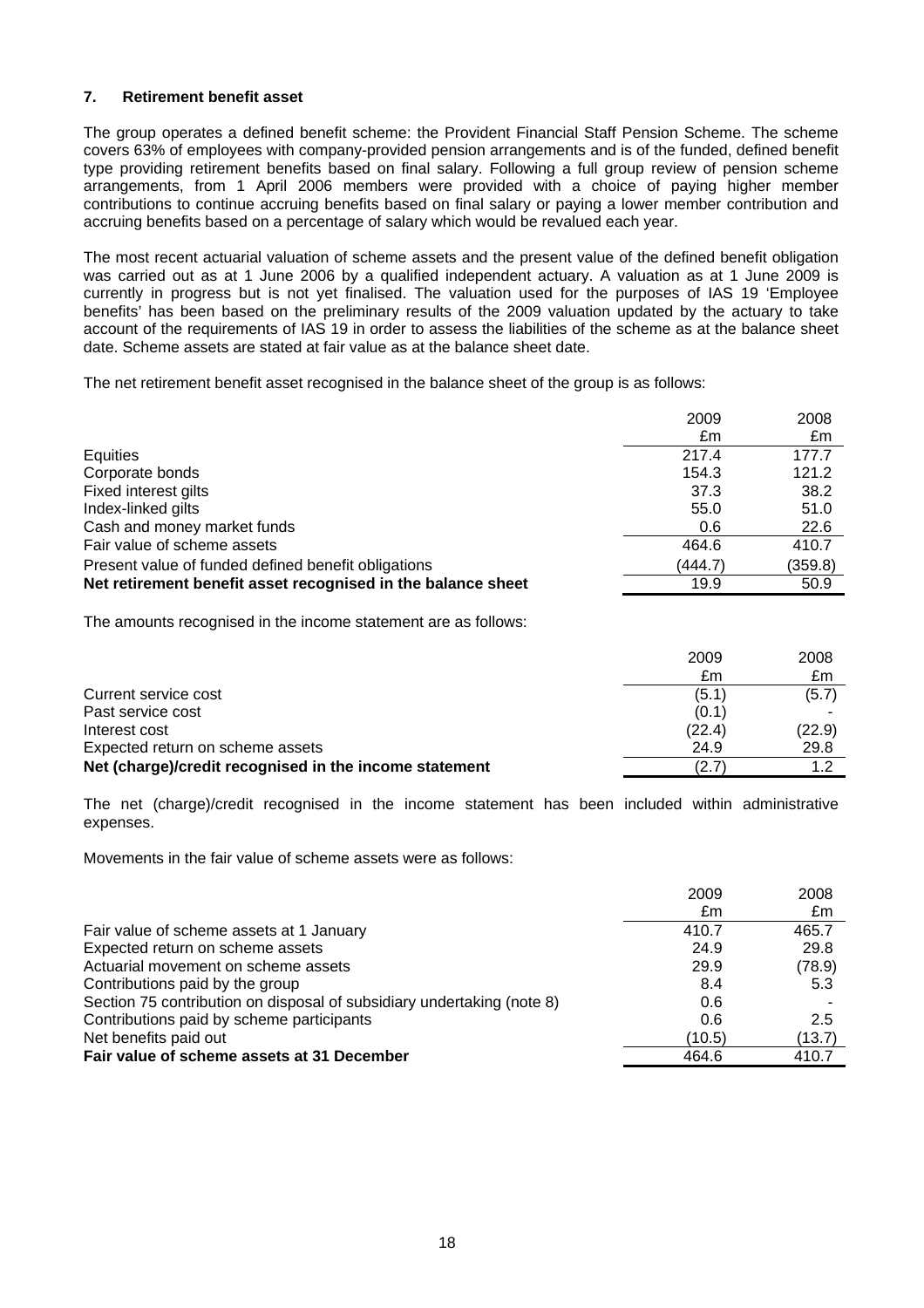# **7. Retirement benefit asset (continued)**

Movements in the present value of the defined benefit obligation were as follows:

|                                           | 2009    | 2008    |
|-------------------------------------------|---------|---------|
|                                           | £m      | £m      |
| Defined benefit obligation at 1 January   | (359.8) | (404.2) |
| Current service cost                      | (5.1)   | (5.7)   |
| Past service cost                         | (0.1)   |         |
| Interest cost                             | (22.4)  | (22.9)  |
| Contributions paid by scheme participants | (0.6)   | (2.5)   |
| Actuarial movement on scheme liabilities  | (67.2)  | 61.8    |
| Net benefits paid out                     | 10.5    | 13.7    |
| Defined benefit obligation at 31 December | (444.7) | (359.8) |

The principal actuarial assumptions used at the balance sheet date were as follows:

|                                          |                               | 2009 | 2008 |
|------------------------------------------|-------------------------------|------|------|
|                                          |                               | %    | %    |
| Price inflation                          |                               | 3.60 | 2.90 |
| Rate of increase in pensionable salaries |                               | 4.60 | 4.20 |
| Rate of increase to pensions in payment  |                               | 3.60 | 2.90 |
| Discount rate                            |                               | 5.60 | 6.30 |
| Long term rate of return                 | - equities                    | 8.05 | 8.15 |
|                                          | – bonds                       | 5.60 | 6.00 |
|                                          | - fixed interest gilts        | 4.40 | 3.80 |
|                                          | - index-linked gilts          | 4.40 | 3.80 |
|                                          | - cash and money market funds | 4.50 | 3.80 |
|                                          | - overall (weighted average)  | 6.50 | 6.33 |

The mortality assumptions used in the valuation of the group's defined benefit pension scheme as at 31 December 2009 are based on the mortality experience of self-administered pension schemes and allow for future improvements in life expectancy.

The group uses the S1PA standard tables as the basis for projecting mortality adjusted for the following factors:

- A 5% upwards adjustment to mortality rates for males and a 15% upwards adjustment for females is made in order to reflect lower life expectancies within the scheme compared to average pension schemes; and
- The projections are combined with the medium cohort improvement factors in order to predict future improvements in life expectancy, subject to an annual minimum rate of improvement of 1%.

In more simple terms, it is assumed that members who retire in the future at age 65 will live on average for a further 23 years if they are male (2008: 22 years) and for a further 25 years if they are female (2008: 25 years). If assumed life expectancies had been one year greater, the net retirement benefit asset would have been reduced by approximately £14m (2008: £10m).

An analysis of amounts recognised in the statement of comprehensive income is set out below:

|                                                                  | 2009   | 2008   |
|------------------------------------------------------------------|--------|--------|
|                                                                  | £m     | £m     |
| Actuarial movements on scheme assets                             | 29.9   | (78.9) |
| Actuarial movements on scheme liabilities                        | (67.2) | 61.8   |
| Actuarial movements recognised in the statement of comprehensive |        |        |
| income in the year                                               | (37.3) | (17.1) |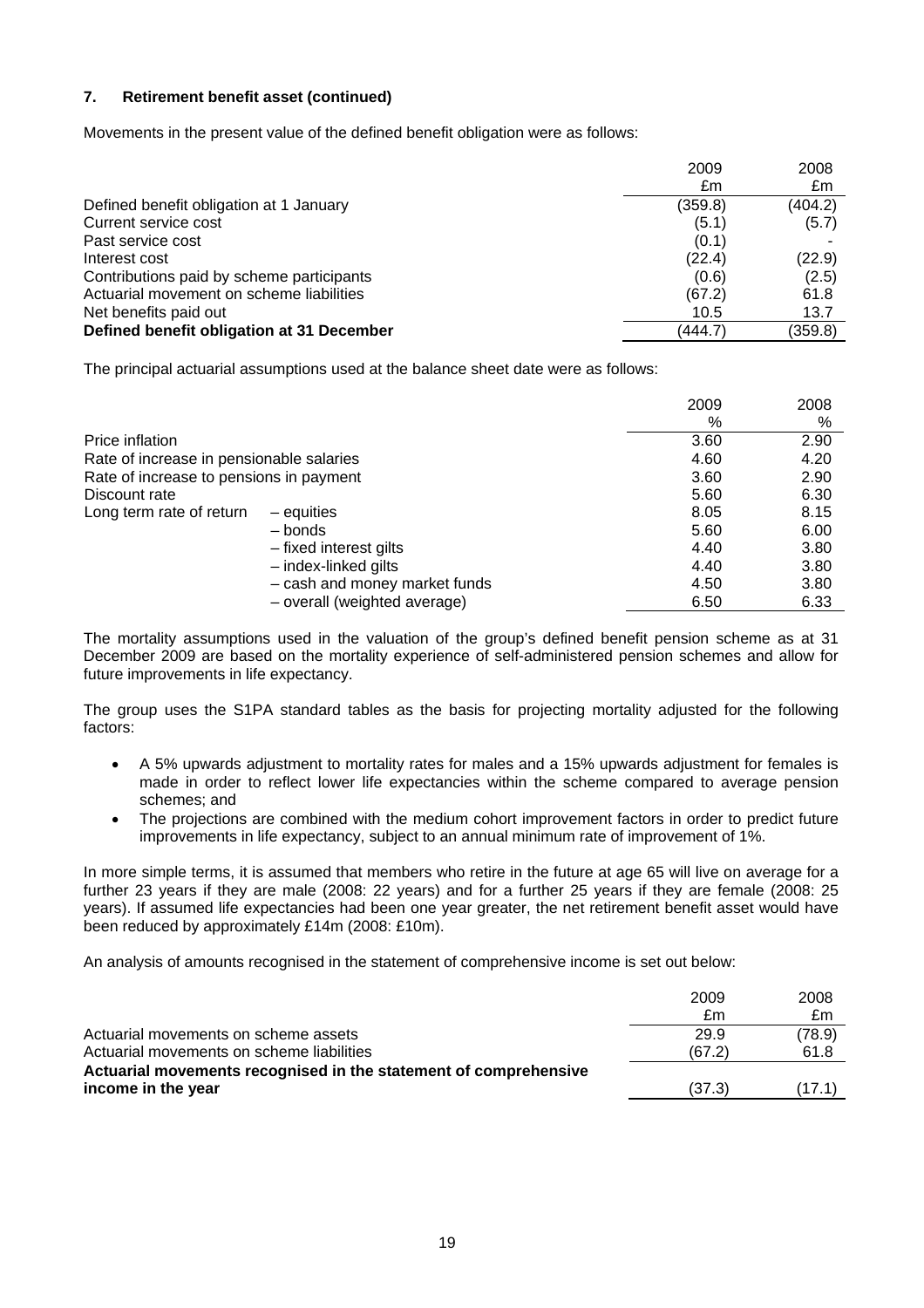### **8. Disposal of subsidiary undertaking**

On 30 January 2009, the group completed the disposal of Cheque Exchange Limited, a small subsidiary undertaking within the Consumer Credit Division involved in cheque cashing and money transfer, to Hertford International Group plc for a total consideration of £3.0m less the value of the Section 75 pension contribution made into the group's defined benefit pension scheme. There was no gain or loss on disposal as follows:

|                                 | £m    |
|---------------------------------|-------|
| Cash consideration              | 0.7   |
| Section 75 pension contribution | 0.4   |
| Deferred consideration          | 1.9   |
| Total consideration             | 3.0   |
| Net liabilities on disposal     | 0.1   |
| Goodwill written off            | (3.1) |
| Profit/(loss) on disposal       |       |

The Section 75 pension contribution represented a payment by Cheque Exchange Limited of £0.6m, less tax relief of £0.2m, into the group's defined benefit pension scheme as a reduction in the total consideration received (see note 7).

The deferred consideration of £1.9m comprised £1.4m payable on 31 July 2009 with the remaining £0.5m due in equal instalments on 31 January 2010 and 31 January 2011. The group held a legal charge over the ordinary shares in Cheque Exchange Limited in the event of non-payment of the amount due on 31 July 2009.

Following non-payment of the first instalment of the deferred consideration, the group exercised its charge over the ordinary shares and regained control of Cheque Exchange Limited on 1 November 2009. The goodwill arising on reacquisition can be analysed as follows:

|                                        | £m  |
|----------------------------------------|-----|
| Deferred consideration foregone        | 1.9 |
| Fair value of net liabilities acquired | 0.2 |
| Goodwill on reacquisition              | 2.1 |

The trading results and cashflows of Cheque Exchange Limited prior to its disposal and following its reacquisition are not material to the group.

#### **9. Reconciliation of profit after taxation to cash generated from operations**

|                                                     | 2009   | 2008    |
|-----------------------------------------------------|--------|---------|
|                                                     | £m     | £m      |
| Profit after taxation                               | 88.6   | 92.1    |
| Adjusted for:                                       |        |         |
| $-$ tax charge (note 3)                             | 37.1   | 36.7    |
| $-$ finance costs                                   | 58.2   | 45.7    |
| - share-based payment charge                        | 6.1    | 4.7     |
| - retirement benefit charge/(credit) (note 7)       | 2.7    | (1.2)   |
| - amortisation of intangible assets                 | 3.8    | 1.7     |
| - depreciation of property, plant and equipment     | 8.2    | 7.5     |
| - loss on disposal of property, plant and equipment | 0.3    | 0.3     |
| Changes in operating assets and liabilities:        |        |         |
| - amounts receivable from customers                 | (76.0) | (137.9) |
| - trade and other receivables                       | (10.1) | 3.6     |
| - trade and other payables                          | (17.0) | (6.5)   |
| - retirement benefit asset                          | (8.4)  | (5.3)   |
| - derivative financial instruments                  | 0.4    | 0.3     |
| - provisions                                        | (1.2)  | (0.8)   |
| Cash generated from operations                      | 92.7   | 40.9    |